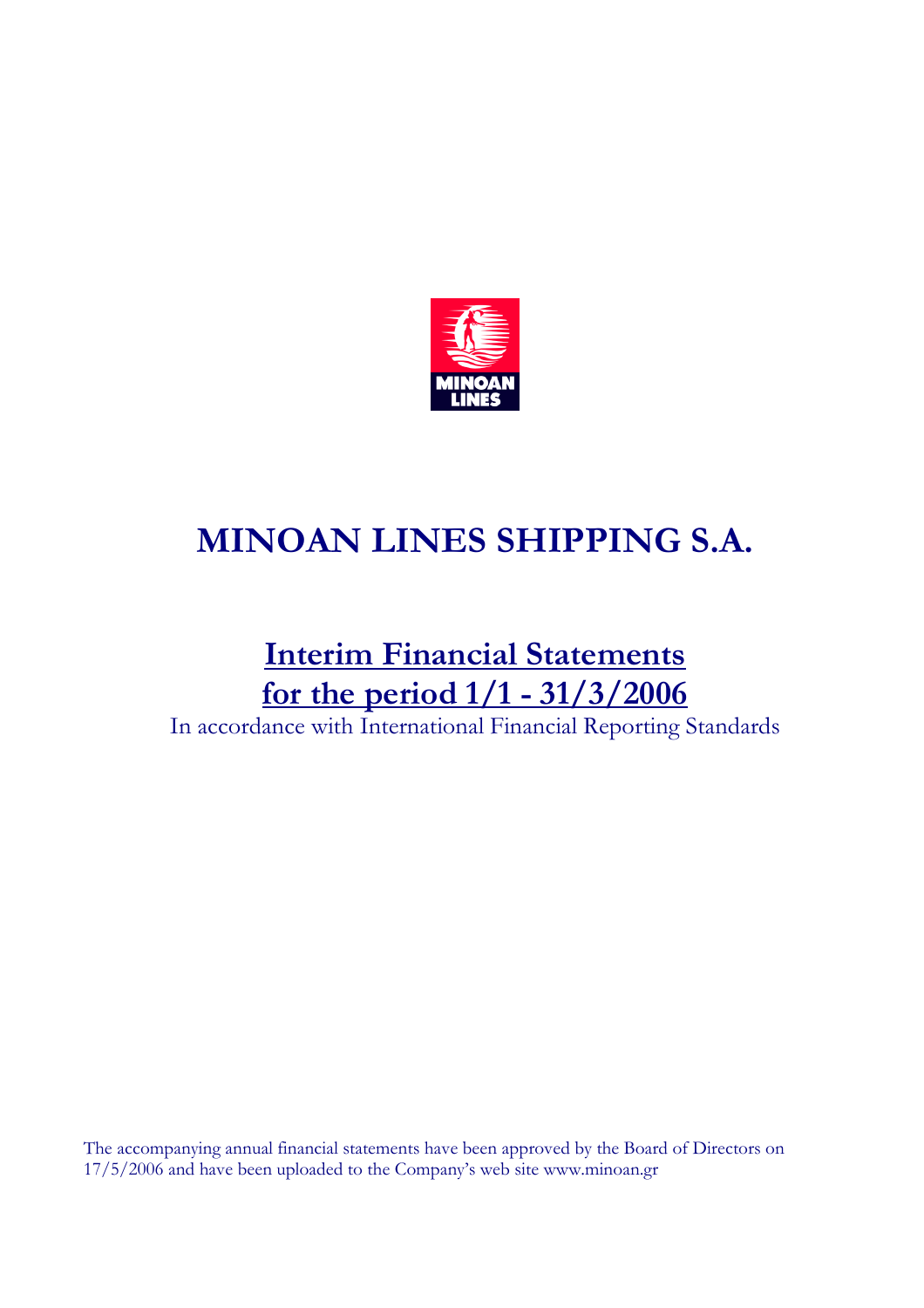| Financial Statements for the period 1/1 - 31/3/2006 |  |
|-----------------------------------------------------|--|
| <b>Income Statement</b>                             |  |
| <b>Balance Sheet</b>                                |  |
| <b>Statement of changes in Equity</b>               |  |
| <b>Consolidated Statement of changes in Equity</b>  |  |
| <b>Statement of Cash Flows</b>                      |  |

## Notes to the Financial Statements for the period 1/1 - 31/3/2006

|                           | Note Nr           |                                                                             |                 |
|---------------------------|-------------------|-----------------------------------------------------------------------------|-----------------|
|                           | 1.                | <b>General Company's Information</b>                                        | 6               |
|                           | $\overline{2}$ .  | <b>Significant Accounting policies</b>                                      | $\overline{7}$  |
|                           | $\overline{3}$ .  | <b>Financial Statements analyses</b>                                        | $\overline{7}$  |
| Income Statement          | 3.1               | Revenue                                                                     | $\overline{7}$  |
|                           | 3.2               | Cost of sales                                                               | $\overline{7}$  |
|                           | 3.3               | Other Income                                                                | $\overline{7}$  |
|                           | $\overline{3.4}$  | <b>Financial Income</b>                                                     | $\overline{8}$  |
|                           | 3.5               | <b>Financial Expenses</b>                                                   | $8\,$           |
|                           | 3.6               | Net result from investment in associates                                    | $\overline{8}$  |
|                           | 3.7               | <b>Employee benefits</b>                                                    | $\overline{8}$  |
|                           | 3.8               | Property, Plant and Equipment                                               | $\overline{9}$  |
|                           | 3.9               | Investments in subsidiaries                                                 | 10              |
|                           | $\overline{3.10}$ | Investments in associates                                                   | 10              |
| Assets                    | 3.11              | Inventories                                                                 | 10              |
|                           | 3.12              | Trade and other receivables                                                 | 10              |
|                           | 3.13              | Cash and cash equivalents                                                   | 11              |
|                           | 3.14              | Share Capital-Share Premium                                                 | 11              |
|                           | $\frac{1}{3.15}$  | <b>Other Reserves</b>                                                       | 11              |
|                           | 3.16              | Long term - bank overdrafts - and current portion of interest bearing loans |                 |
|                           |                   | and borrowings                                                              | 12              |
| Equity and<br>Liabilities | 3.17              | Employee defined benefit obligations                                        | 12              |
|                           | 3.18              | Deferred government grants                                                  | 13              |
|                           | 3.19              | Trade and other payables                                                    | $\overline{13}$ |
|                           | 4.                | <b>Additional Information</b>                                               | 14              |
|                           | 4.1               | Analyses of business activities by geographical segment                     | 14              |
|                           | 4.2               | Earnings / losses per share                                                 | 14              |
|                           | 4.3               | Related-party transactions                                                  | 14              |
|                           | 4.3.a             | Subsidiaries                                                                | 15              |
|                           | 4.3.b             | Associates                                                                  | 15              |
|                           | 4.3.c             | Members of the Board of Directors                                           | 15              |
| Additional information    | 4.4               | Interest rate-credit-foreign currency risks                                 | 15              |
|                           | 4.5               | Subsequent events                                                           | 16              |
|                           | 4.6               | <b>Contingent Liabilities and Commitments</b>                               | 16              |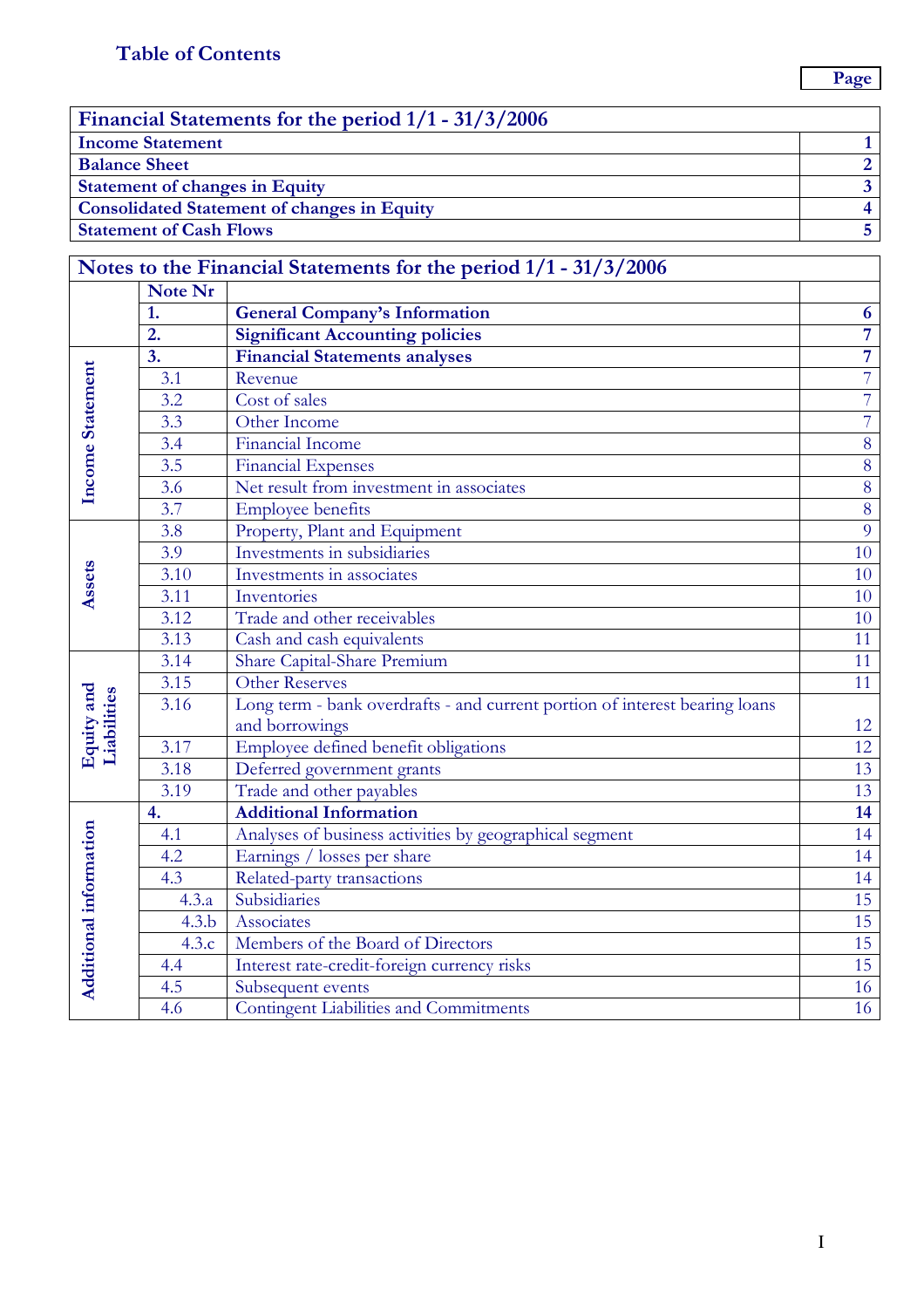|                                                                      |             | <b>Income Statement</b> |                   |                   |                   |
|----------------------------------------------------------------------|-------------|-------------------------|-------------------|-------------------|-------------------|
|                                                                      |             | The Group               | The Company       |                   |                   |
|                                                                      | <b>Note</b> | $1/1 - 31/3/2006$       | $1/1 - 31/3/2005$ | $1/1 - 31/3/2006$ | $1/1 - 31/3/2005$ |
| Revenue                                                              | 3.1         | 33,100,868.49           | 34,271,289.79     | 33,081,644.75     | 34,107,920.22     |
| Cost of Sales                                                        | 3.2         | $-29,743,710.87$        | $-28,604,539.19$  | $-29,743,710.87$  | $-28,468,864.65$  |
| <b>Gross Profit</b>                                                  |             | 3,357,157.62            | 5,666,750.60      | 3,337,933.88      | 5,639,055.57      |
| Other Operating Income                                               | 3.3         | 106,712.72              | 30,301.89         | 107,496.48        | 30,164.81         |
| Distribution expenses                                                |             | $-2,510,757.75$         | $-2,794,463.51$   | $-2,510,757.75$   | $-2,893,205.23$   |
| Administrative expenses                                              |             | $-2,014,868.44$         | $-2,421,016.62$   | $-1,972,633.88$   | $-2,362,603.48$   |
| Other Operating expenses                                             |             | $-33,106.47$            | $-32,423.34$      | $-33,106.47$      | $-25,049.22$      |
| Operating profit before financing costs                              |             | $-1,094,862.32$         | 449,149.02        | $-1,071,067.74$   | 388,362.45        |
| Financial income                                                     | 3.4         | 1,607,932.33            | 187,916.65        | 1,765,844.79      | 187,383.35        |
| Financial expenses                                                   | 3.5         | $-5,999,629.38$         | $-6,370,783.72$   | $-5,996,723.07$   | $-6,367,960.45$   |
| Share of (Loss) Profit of affiliates                                 | 3.6         | $-2,226,644.53$         | $-2,011,349.34$   |                   |                   |
| Profit before tax                                                    |             | -7,713,203.90           | $-7,745,067.39$   | -5,301,946.02     | $-5,792,214.65$   |
| Income Tax expense                                                   |             |                         | $-37,247.00$      |                   |                   |
| Profit/(Loss) after tax                                              |             | -7,713,203.90           | -7,782,314.39     | $-5,301,946.02$   | $-5,792,214.65$   |
| Attributable to:                                                     |             |                         |                   |                   |                   |
| Equity holders of the parent                                         |             | $-7,710,556.93$         | $-7,781,090.70$   | $-5,301,946.02$   | $-5,792,214.65$   |
| <b>Minority Interest</b>                                             |             | $-2,646.97$             | $-1,223.69$       |                   |                   |
| Basic and Diluted earnings per Share after Taxation (in $\epsilon$ ) | 4.2         | $-0.11$                 | $-0.11$           | $-0.07$           | $-0.08$           |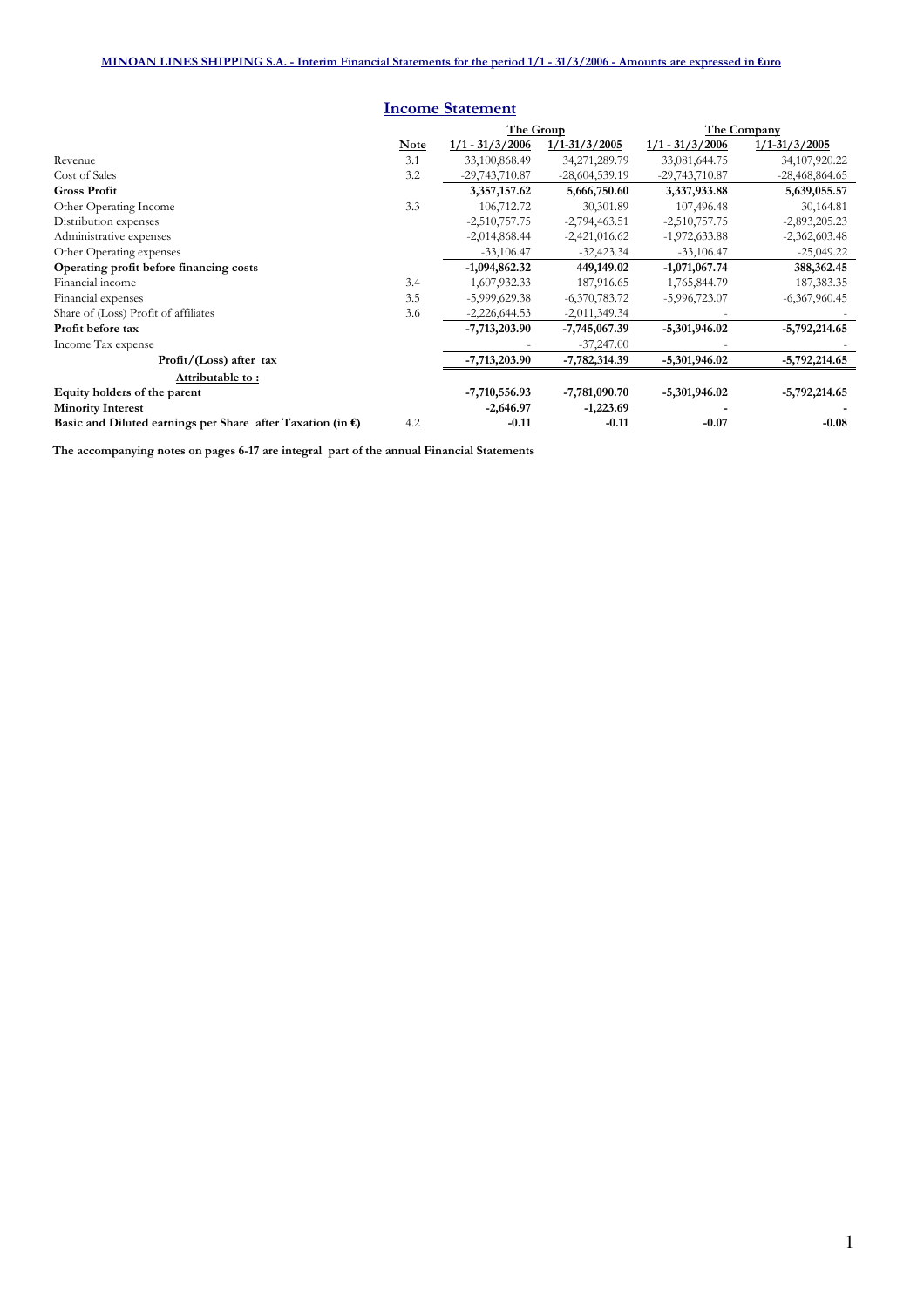|                                                |             | <b>Balance Sheet</b> |                   |                  |                   |
|------------------------------------------------|-------------|----------------------|-------------------|------------------|-------------------|
|                                                |             | The Group            |                   | The Company      |                   |
|                                                | <b>Note</b> | 31/3/2006            | 31/12/2005        | 31/3/2006        | 31/12/2005        |
| <b>Assets</b>                                  |             |                      |                   |                  |                   |
| Property, plant and equipment                  | 3.8         | 659,901,422.52       | 664, 907, 564. 79 | 654,701,422.44   | 659,679,880.69    |
| Investments in subsidiaries                    | 3.9         |                      |                   | 3,478,021.47     | 3,465,551.47      |
| Investments in associates                      | 3.10        | 64,016,042.26        | 66,062,812.79     | 66,080,097.17    | 66,080,097.17     |
| Other long term assets                         |             | 31,096.80            | 36,546.84         | 31,079.19        | 30,963.41         |
| Total non-current assets                       |             | 723,948,561.58       | 731,006,924.42    | 724,290,620.27   | 729,256,492.74    |
| Inventories                                    | 3.11        | 5,285,957.81         | 4,048,037.97      | 5,285,957.81     | 4,048,037.97      |
| Trade and other receivables                    | 3.12        | 42,388,917.37        | 43,674,919.25     | 42,208,645.50    | 43, 134, 359.86   |
| Available -for- sale securities                |             | 64,900.64            | 64,508.30         | 64,900.64        | 64,508.30         |
| Other current assets                           | 3.12        | 9,685,744.56         | 6,419,546.89      | 9,672,783.86     | 6,402,097.46      |
| Cash and cash equivalents                      | 3.13        | 2,621,091.08         | 4,342,769.57      | 2,514,139.50     | 4,211,617.78      |
| Total current assets                           |             | 60,046,611.46        | 58,549,781.98     | 59,746,427.31    | 57,860,621.37     |
| <b>Total</b> assets                            |             | 783,995,173.04       | 789,556,706.40    | 784,037,047.58   | 787, 117, 114. 11 |
| <b>Equity and liabilities</b>                  |             |                      |                   |                  |                   |
| Equity                                         |             |                      |                   |                  |                   |
| Share capital                                  | 3.14        | 159,583,500.00       | 159,583,500.00    | 159,583,500.00   | 159,583,500.00    |
| Share premium                                  | 3.14        | 26,942,576.38        | 26,942,576.38     | 26, 942, 576. 38 | 26, 942, 576. 38  |
| Fair value reserves                            |             | 179,874.00           |                   |                  |                   |
| Other reserves                                 | 3.15        | 69,235,009.02        | 69,252,152.85     | 69,216,024.12    | 69,216,024.12     |
| Retained earnings                              |             | $-12,388,738.76$     | -4,761,880.46     | $-12,136,459.04$ | $-6,830,451.19$   |
| Total Equity attributable to equity holders    |             |                      |                   |                  |                   |
| of the parent                                  |             | 243,552,220.64       | 251,016,348.77    | 243,605,641.46   | 248,911,649.31    |
| <b>Minority Interest</b>                       |             | 45,054.43            | 54,791.97         |                  |                   |
| <b>Total Equity</b>                            |             | 243,597,275.07       | 251,071,140.74    | 243,605,641.46   | 248,911,649.31    |
| Non current liabilities                        |             |                      |                   |                  |                   |
| Interest-bearing loans and borrowings          | 3.16        | 423,993,867.39       | 425,344,867.39    | 423,993,867.39   | 425,344,867.39    |
| Employee defined benefit obligations           | 3.17        | 2,196,490.35         | 2,201,038.33      | 2,196,490.35     | 2,130,389.35      |
| Deferred government grants                     | 3.18        | 5,334,226.27         | 5,382,506.39      | 5,334,226.27     | 5,382,506.39      |
| Provisions                                     |             | 37,457.72            | 63,333.72         | 37,457.72        | 57,308.36         |
| Total non-current liabilities                  |             | 431,562,041.73       | 432,991,745.83    | 431,562,041.73   | 432,915,071.49    |
| <b>Current liabilities</b>                     |             |                      |                   |                  |                   |
| <b>Bank</b> overdrafts                         | 3.16        | 33,078,416.21        | 28,083,893.59     | 33,078,416.21    | 28,083,893.59     |
| Current portion of interest -bearing loans and |             |                      |                   |                  |                   |
| borrowings                                     | 3.16        | 28,500,000.00        | 28,500,000.00     | 28,500,000.00    | 28,500,000.00     |
| Trade and other payables                       | 3.19        | 47,257,440.03        | 48,909,926.24     | 47,290,948.18    | 48,706,499.72     |
| Total current liabilities                      |             | 108,835,856.24       | 105,493,819.83    | 108,869,364.39   | 105,290,393.31    |
| <b>Total liabilities</b>                       |             | 540,397,897.97       | 538,485,565.66    | 540,431,406.12   | 538,205,464.80    |
| Total Equity and liabilities                   |             | 783,995,173.04       | 789,556,706.40    | 784,037,047.58   | 787, 117, 114. 11 |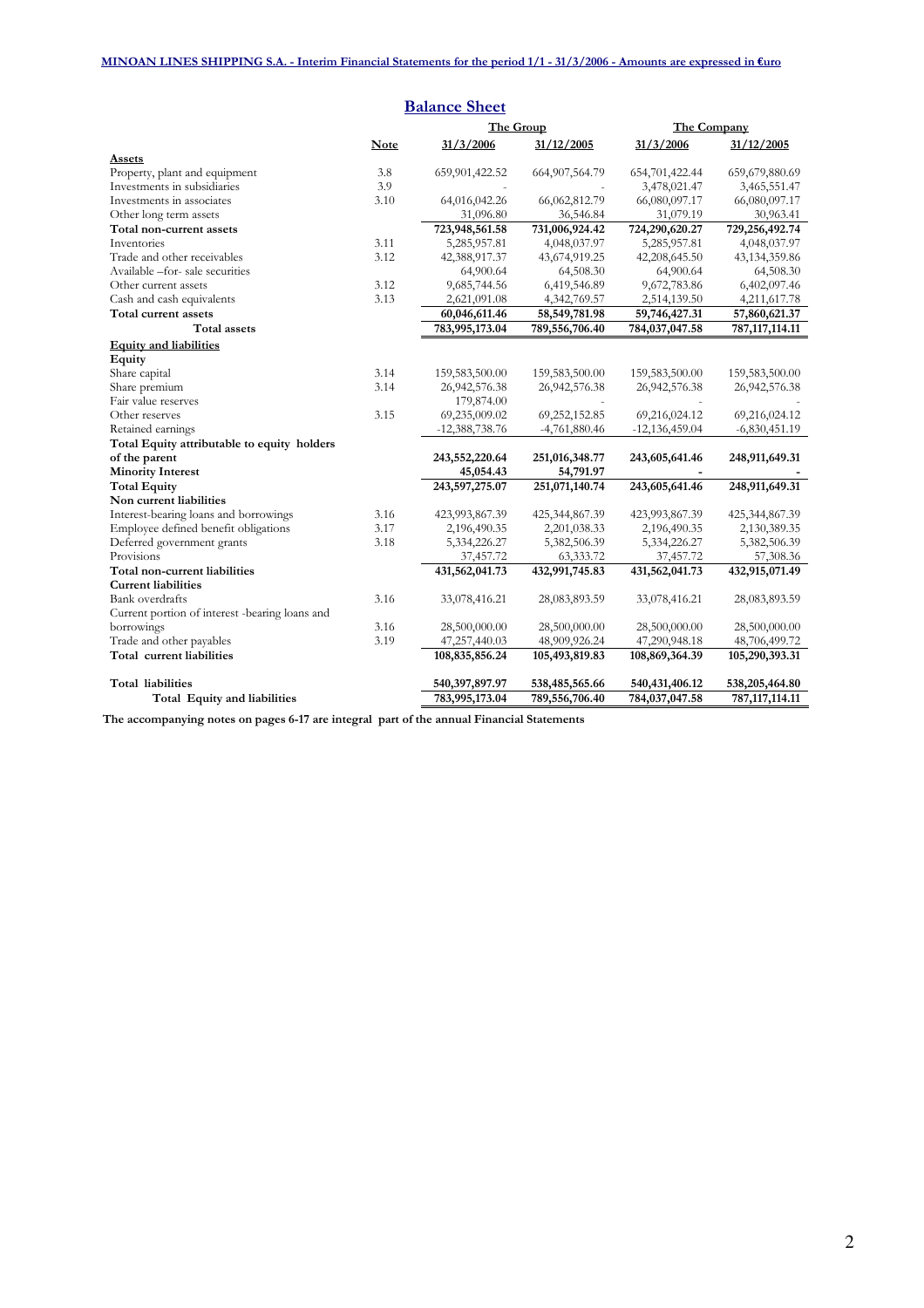| <b>Statement of changes in Equity</b>                                                                                                          |                                        |                                       |                                                      |                                        |                                          |                                    |  |
|------------------------------------------------------------------------------------------------------------------------------------------------|----------------------------------------|---------------------------------------|------------------------------------------------------|----------------------------------------|------------------------------------------|------------------------------------|--|
| Balance as at $1/1/2005$ according to I.F.R.S.                                                                                                 | <b>Share Capital</b><br>159,583,500.00 | <b>Share Premium</b><br>26,942,576.38 | <b>Fair Value</b><br><b>Reserves</b><br>7,648,086.10 | <b>Other Reserves</b><br>69,216,024.12 | Retained<br>Earnings<br>$-16,759,510.61$ | Total<br>246,630,675.99            |  |
| Changes in Equity 1/1-31/3/2005<br>Change in fair value of available for sale securities<br>Net Profit (Loss) for the period $1/1 - 31/3/2005$ |                                        | ٠                                     | $-1,201,405.42$                                      |                                        | $-5,792,214.65$                          | $-1,201,405.42$<br>$-5,792,214.65$ |  |
| Balance as at 31/3/2005                                                                                                                        | 159,583,500.00                         | 26,942,576.38                         | 6,446,680.68                                         | 69,216,024.12                          | $-22,551,725.26$                         | 239,637,055.92                     |  |
| Balance as at $1/1/2006$ according to I.F.R.S.                                                                                                 | 159,583,500.00                         | 26,942,576.38                         |                                                      | 69,216,024.12                          | $-6,830,451.19$                          | 248,911,649.31                     |  |
| Changes in Equity $1/1 - 31/3/2006$<br>Estate Goodwill adjuted to the equity<br>Net Profit (Loss) for the period $1/1 - 31/3/2006$             |                                        |                                       |                                                      |                                        | $-4,061.83$<br>$-5,301,946.02$           | $-4,061.83$<br>$-5,301,946.02$     |  |
| <b>Balance as at 31/3/2006</b>                                                                                                                 | 159,583,500.00                         | 26,942,576.38                         |                                                      | 69,216,024.12                          | $-12.136.459.04$                         | 243,605,641.46                     |  |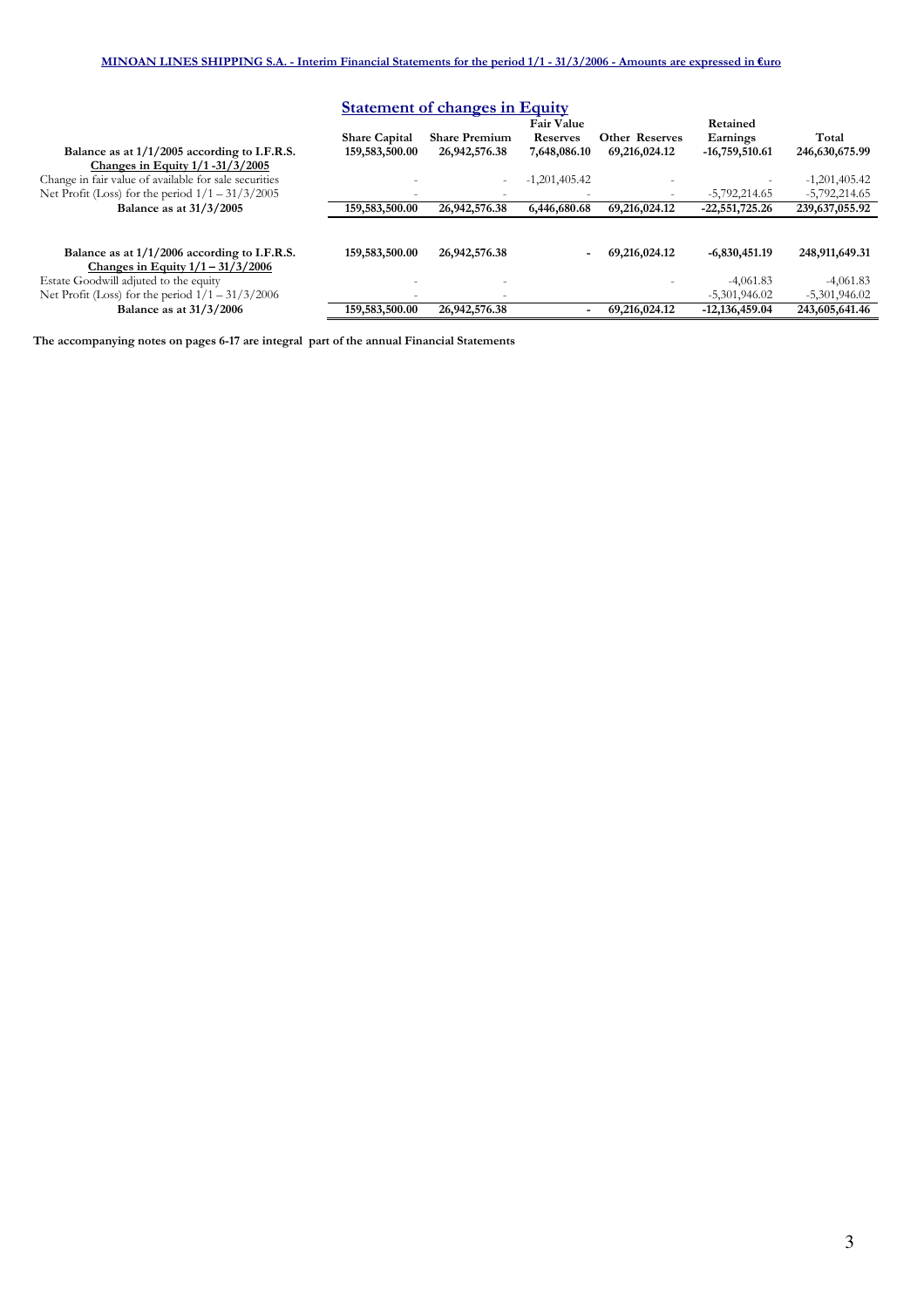#### Consolidated Statement of changes in Equity EQUITY HOLDERS OF THE PARENT COMPANY

|                                                                                                                         |                | <b>Share Capital Share Premium</b> | <b>Fair Value</b><br><b>Reserves</b> | <b>Other Reserves</b> | Retained<br>Earnings | Total             | Minority<br>Interest | <b>Total Equity</b> |
|-------------------------------------------------------------------------------------------------------------------------|----------------|------------------------------------|--------------------------------------|-----------------------|----------------------|-------------------|----------------------|---------------------|
| Balance as at $1/1/$ according to<br>I.F.R.S.                                                                           | 159,583,500.00 | 26,942,576.38                      | 7,648,086.10                         | 69,245,866.00         | $-15,277,429.73$     | 248, 142, 598. 75 | 60,633.43            | 248, 203, 232. 18   |
| Changes in equity for the year $1/1$ –<br>31/12/2005                                                                    |                |                                    |                                      |                       |                      |                   |                      |                     |
| Valuation Gains/Losses and other<br>items recognized directly to the Equity<br>Net Profit (Loss) for the period $1/1 -$ |                |                                    | $-1,201,405.42$                      |                       | 4,913.00             | $-1,196,492.42$   |                      | $-1,196,492.42$     |
| 31/3/2005                                                                                                               |                |                                    |                                      |                       | $-7,781,090.70$      | $-7,781,090.70$   | $-1,223.69$          | $-7,782,314.39$     |
| Balance as at $31/3/2005$                                                                                               | 159,583,500.00 | 26,942,576.38                      | 6,446,680.68                         | 69,245,866.00         | $-23,053,607.43$     | 239, 165, 015.63  | 59,409.74            | 239, 224, 425. 37   |
| Balance as at $1/1/2006$ according<br>to I.F.R.S.<br>Changes in equity for the period                                   | 159,583,500.00 | 26,942,576.38                      | $\overline{\phantom{a}}$             | 69,252,152.85         | -4,761,880.46        | 251,016,348.77    | 54,791.97            | 251,071,140.74      |
| $1/1 - 31/3/2006$<br>Change in equity due to the sale of<br>stake                                                       |                |                                    | $\overline{\phantom{a}}$             | $-17,143.83$          | 87,760.46            | 70,616.63         | $-7,090.57$          | 63,526.06           |
| Valuation Gains/Losses and other<br>items recognized directly to the Equity<br>Net Profit for the period $1/1$ -        |                | $\overline{\phantom{a}}$           | 179,874.00                           |                       | $-4,061.83$          | 175,812.17        |                      | 175,812.17          |
| 31/3/2006                                                                                                               |                |                                    |                                      |                       | $-7,710,556.93$      | $-7,710,556.93$   | $-2,646.97$          | $-7,713,203.90$     |
| Balance as at $31/3/2006$                                                                                               | 159,583,500.00 | 26,942,576.38                      | 179,874.00                           | 69,235,009.02         | $-12,388,738.76$     | 243,552,220.64    | 45,054.43            | 243,597,275.07      |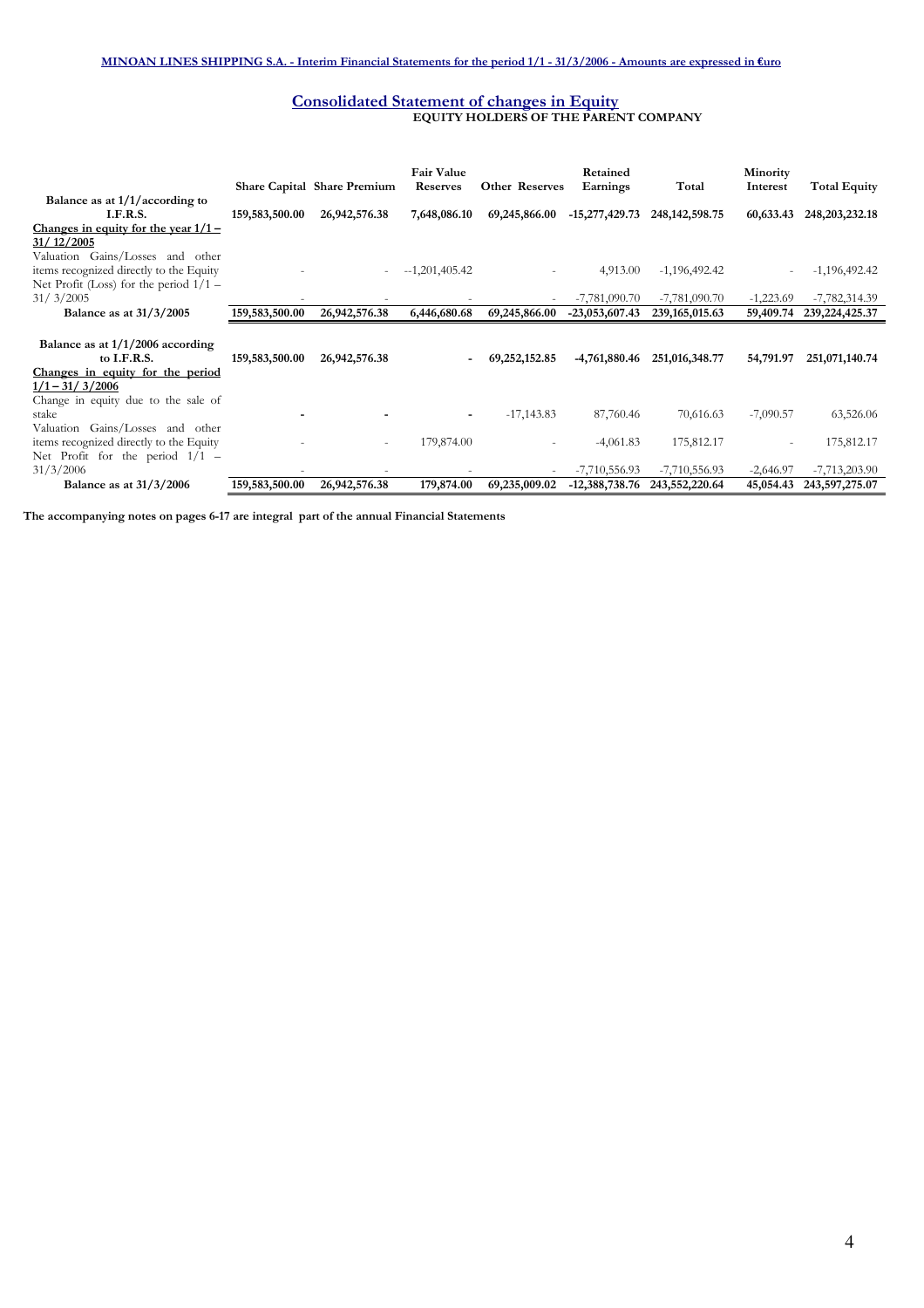| <b>Statement of Cash Flows</b>                         |                   |                   |                   |                   |  |  |  |
|--------------------------------------------------------|-------------------|-------------------|-------------------|-------------------|--|--|--|
|                                                        | The Group         |                   | The Company       |                   |  |  |  |
|                                                        | $1/1 - 31/3/2006$ | $1/1 - 31/3/2005$ | $1/1 - 31/3/2006$ | $1/1 - 31/3/2005$ |  |  |  |
| <b>Cash flow from Operating Activities</b>             |                   |                   |                   |                   |  |  |  |
| Profit before Tax                                      | $-7,713,203.90$   | $-7,745,067.39$   | $-5,301,946.02$   | $-5,792,214.65$   |  |  |  |
| Adjustments for:                                       |                   |                   |                   |                   |  |  |  |
| Depreciation and amortization                          | 4,921,786.57      | 5,266,147.31      | 4,921,786.57      | 5,263,879.97      |  |  |  |
| Provisions                                             | 66,101.00         | 659,143.33        | 66,101.00         | 659,143.33        |  |  |  |
| Unrealized Foreign Exchange Differences                |                   | 149,672.84        |                   | 149,672.84        |  |  |  |
| Gain (Loss) from tangible asset disposal               | $-1,677,025.36$   | $-30,561.30$      | $-1,834,937.82$   | $-30,028.00$      |  |  |  |
| Financial expenses                                     | 5,999,629.38      | 6,162,971.34      | 5,996,723.07      | 6,160,148.07      |  |  |  |
| Other non-monetary income (expenses)                   | 2,178,364.41      | 1,963,069.35      | $-48,280.12$      | $-48,279.99$      |  |  |  |
| Operating Results before changes in working capital    | 3,775,652.10      | 6,425,375.48      | 3,799,446.68      | 6,362,321.57      |  |  |  |
| Increase in Inventories                                | $-1,237,919.84$   | $-1,040,896.33$   | $-1,237,919.84$   | $-1,040,896.33$   |  |  |  |
| Increase in Trade and other receivables                | $-2,458,044.06$   | $-72,210.30$      | $-2,470,914.24$   | 96,255.03         |  |  |  |
| Increase in liabilities                                | 2,533,475.26      | 2,646,595.90      | 2,609,049.70      | 2,550,557.73      |  |  |  |
| Interest and related expenses paid                     | $-4,102,482,031$  | $-4,211,722.34$   | $-4,099,576.00$   | $-4,208,899.07$   |  |  |  |
| Taxes paid                                             | $-610,512.31$     |                   | $-615,287.06$     |                   |  |  |  |
| Cash flows from operating activities (a)               | $-2,099,831.16$   | 3,747,142.41      | $-2,015,200.76$   | 3,759,338.93      |  |  |  |
| <b>Cash flow from Investing Activities</b>             |                   |                   |                   |                   |  |  |  |
| Acquisition of subsidiaries and associates net of cash |                   |                   | $-59,970.00$      |                   |  |  |  |
| Purchase of tangible and intangible assets             | $-220,317.52$     | $-236,441.90$     | $-220,317.52$     | $-235,041.90$     |  |  |  |
| Proceeds from tangible and intangible assets disposal  | 1,776,000.00      | 5,085.09          | 1,776,000.00      | 5,085.09          |  |  |  |
| Increase in other long-term assets                     | $-508.12$         | $-1,370.65$       | $-508.12$         | $-1,370.65$       |  |  |  |
| Interest income received                               | 245,440.00        | 24,915.03         | 244,979.81        | 24,381.73         |  |  |  |
| Dividends received                                     | 143,364.98        | 2,913.34          | 143,364,98        | 2,913.34          |  |  |  |
| Cash flows from investing activities (b)               | 1,943,979.34      | -204,899.09       | 1,883,549.15      | $-204, 032.39$    |  |  |  |
| Cash flow from Financing activities                    |                   |                   |                   |                   |  |  |  |
| Proceeds from the issue of share capital               |                   |                   |                   |                   |  |  |  |
| Proceeds from the issue of short term borrowings       | 2,000,000.00      |                   | 2,000,000.00      |                   |  |  |  |
| Repayment of long/short term borrowings                | $-3,351,000.00$   | $-3,387,705.95$   | $-3,351,000.00$   | $-3,387,705.95$   |  |  |  |
| Repayment of finance lease liabilities                 | $-37,539.47$      | $-35,672.43$      | $-37,539.47$      | $-35,672.43$      |  |  |  |
| Dividends paid                                         | $-177,287.20$     | $-52,934.64$      | $-177,287.20$     | $-52,934.64$      |  |  |  |
| Cash Flow from Financing activities (c)                | $-1,565,826.67$   | $-3,476,313.02$   | $-1,565,826.67$   | $-3,476,313.02$   |  |  |  |
| Net Increase/(Decrease) in cash and cash               |                   |                   |                   |                   |  |  |  |
| equivalents $(a)+(b)+(c)$                              | $-1,721,678.49$   | 65,930.30         | $-1,697,478.28$   | 78,993.52         |  |  |  |
| Cash and cash equivalents at the beginning of the      |                   |                   |                   |                   |  |  |  |
| year                                                   | 4,342,769.57      | 1,135,679.00      | 4,211,617.78      | 997,850.85        |  |  |  |
| Cash and cash equivalents at the end of the year       | 2,621,091.08      | 1,201,609.30      | 2,514,139.50      | 1,076,844.37      |  |  |  |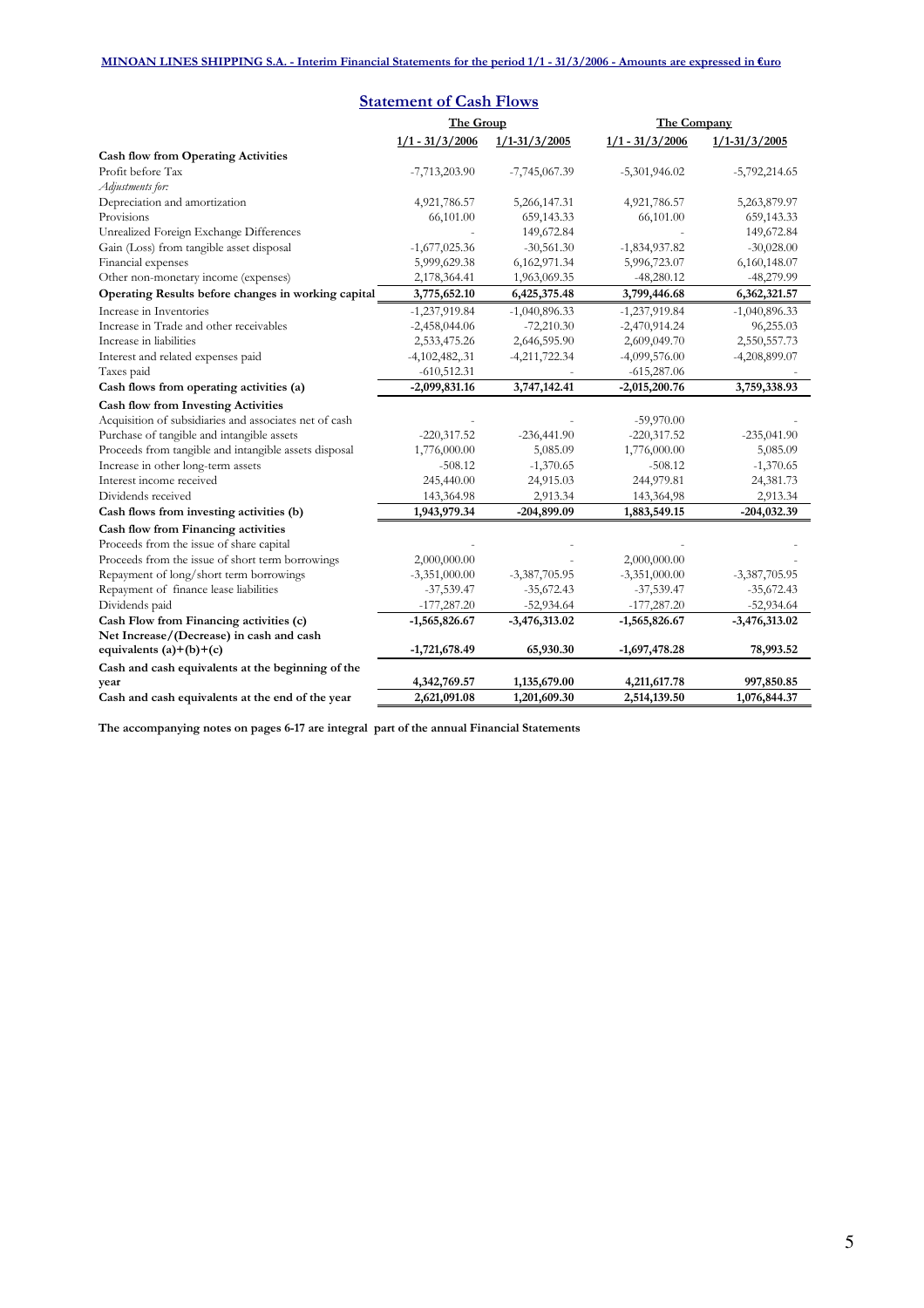## NOTES TO THE INTERIM FINANCIAL STATEMENTS FOR THE PERIOD 1/1 - 31/3/2006

## 1. General Company's Information

## • General Information

The Company was established on 25/5/1972 (F.E.K. 939-25/5/1972).

The Company's headquarters are based on the Heraklion Crete Municipality while its discrete title is "MINOAN LINES S.A."

It operates in the Ferry shipping sector both in Domestic and International sea routes.

The number of the personnel employeed for the year ended 31/3/2006 was 973 persons.

Minoan Lines' shares are listed on the Athens Stock Exchange (code: MINOA). The corresponding code under Reuters is MILr.AT and under Bloomberg is MINOA GA.

The total number of common shares outstanding at 31/3/2006 was 70,926,000, while the total market capitalization reached  $\epsilon$  248,241,000.00. Every share carries one voting right.

The Company's share participates in the composition of the following Athens Stock Exchange indices :

| Code         |
|--------------|
| GD           |
| <b>FTSEI</b> |
| <b>FTSEA</b> |
| SAGD         |
| EPS50        |
| <b>DTA</b>   |
| DOM          |
|              |

## • Management

The General Shareholders' Meeting elects the Board of Directors.

The Board of Directors constists of twelve members of which three are executive and nine are non-executive members.

Four among the non-executive members are acting independently.

The financial statements for the period ended 31/3/2006 have been approved by the Board of Directors on 17/5/2006.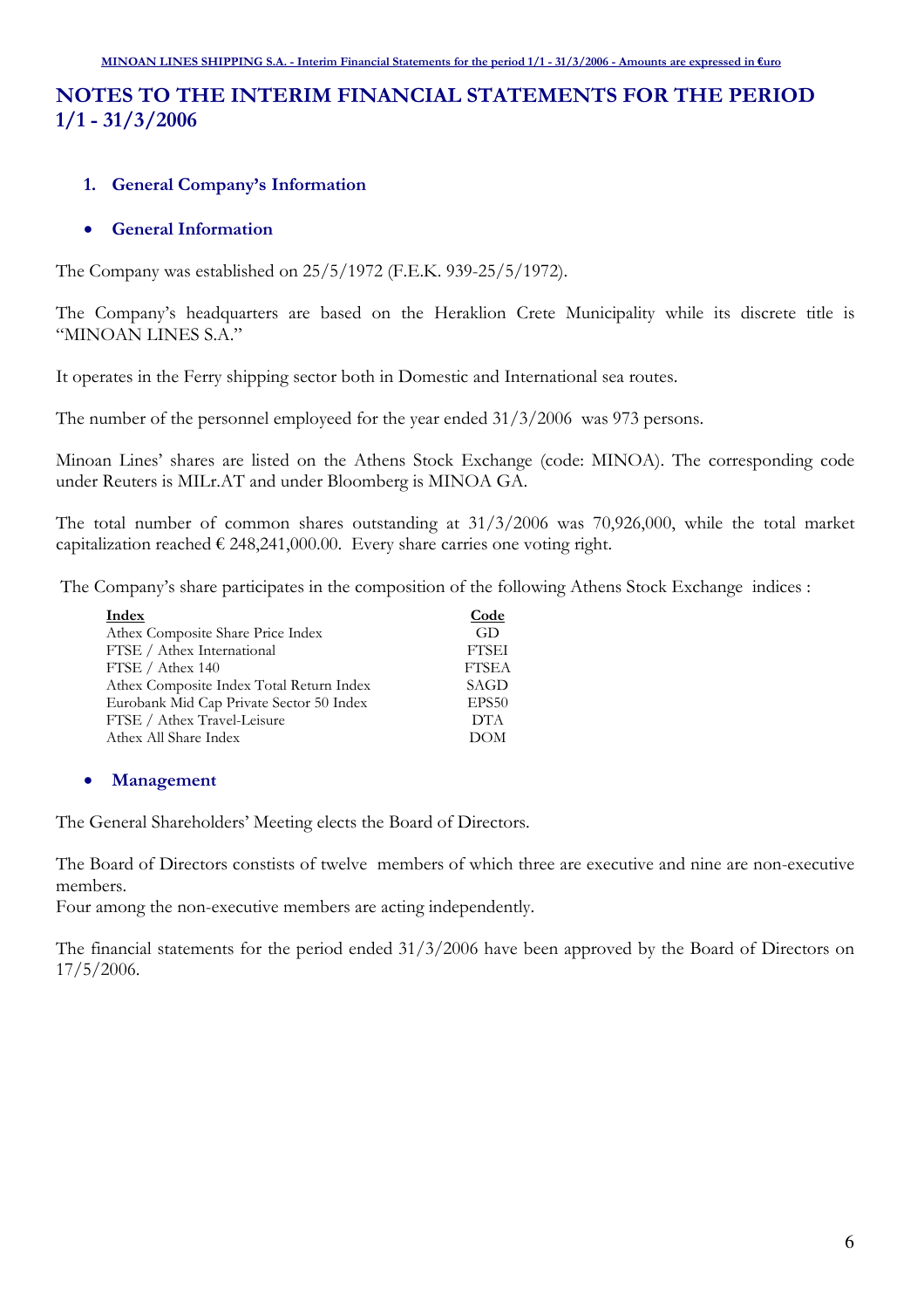## 2. Significant Accounting policies

The accounting policies used during the composition of the interim financial statements for the period 31/3/2006 are the same as the ones applied for the fiscal year 2005 and can be found at the Company's web site www.minoan.gr.

The interim financial statements have been prepared in accordance with IAS 34 "Interim Financial Reporting" and International Financial Reporting Standards (I.F.R.S.) and the interpretations which have been issued by the Interpretation Committee and have been adopted by the European Union.

#### 3. Financial Statement analyses

#### 3.1 Revenue

On March 31<sup>st</sup> 2006, the Company's Revenues reached in total  $\epsilon$  33,081,644.75, reduced by 3.0% in relation to the previous year respective period. This reduction is solely due to the industrial strike of the crews on February, which affected negatively the Company's operational performance. The analysis of the Total Revenue is given to the table below:

|                                | The Group     |               | The Company   |                  |
|--------------------------------|---------------|---------------|---------------|------------------|
|                                | 31/3/2006     | 31/3/2005     | 31/3/2006     | 31/3/2005        |
| Revenue from Vessel Operations | 28,746,815.23 | 29,475,724.91 | 28,746,815.23 | 29,480,308.91    |
| Revenue from restaurant - bars | 2,305,736.65  | 2,370,859.79  | 2,305,736.65  | 2,370,859.79     |
| Revenue from shops on board    | 1,693,541.42  | 1,832,081.08  | 1,693,541.42  | 1,832,081.08     |
| Revenue from slot machines     | 335,551.45    | 424,670.44    | 335,551.45    | 424,670.44       |
| Other revenue                  |               | 149,077.00    |               |                  |
| Revenue from rent owned assets | 19,223.74     | 18,876.57     |               |                  |
| Totals                         | 33,100,868.49 | 34,271,289.79 | 33,081,644.75 | 34, 107, 920, 22 |

## 3.2 Cost of Sales

The Cost of Sales of the Company stood at  $\epsilon$  29,743,710.87 instead of  $\epsilon$  28,468,864.65 of the previous year respective quarter, increased by 4.5%. The determinant factor of the particular increase was the very high bunker prices that affected negatively the operating cost of the vessels.

|                                                    | The Group     |               | The Company   |               |  |
|----------------------------------------------------|---------------|---------------|---------------|---------------|--|
|                                                    | 31/3/2006     | 31/3/2005     | 31/3/2006     | 31/3/2005     |  |
| Crew Salaries and employer's contribution          | 6,443,902.65  | 7,183,050.93  | 6,443,902.65  | 7,183,050.93  |  |
| Bunkers and Lubricants                             | 12,714,315.55 | 8,642,748.33  | 12,714,315.55 | 8,642,748.33  |  |
| Repairs – Maintenance - Consumables – Salaries and |               |               |               |               |  |
| technical work expenses                            | 1,097,372.61  | 2,486,000.34  | 1,097,372.61  | 2,486,000.34  |  |
| Food – Beverages – Shops merchandize               | 1,982,888.44  | 2,139,113.34  | 1,982,888.44  | 2,139,113.34  |  |
| Other Costs                                        | 2,856,571.33  | 3,188,998.66  | 2,856,571.33  | 3,053,324.12  |  |
| Depreciation                                       | 4,648,660.29  | 4,964,627.59  | 4,648,660.29  | 4,964,627.59  |  |
| Totals                                             | 29,743,710.87 | 28,604,539.19 | 29,743,710.87 | 28,468,864.65 |  |

#### 3.3 Other Income

The Company's Other Income for the a' quarter of 2006 reached  $\epsilon$  107,496.48 against  $\epsilon$  30,164.81 of the respective previous year period.

|                                    | The Group  |           | The Company |           |
|------------------------------------|------------|-----------|-------------|-----------|
|                                    | 31/3/2006  | 31/3/2005 | 31/3/2006   | 31/3/2005 |
| Gains from the sale of real estate | 69,093.03  |           | 69,093.03   |           |
| Commissions                        | 22,205.22  | 19,158.53 | 22, 205. 22 | 19,158.53 |
| Rental revenue                     | 9.124.56   | 8,889.84  | 9,908.32    | 9,480.05  |
| Revenue from Grants                | 4,648.52   |           | 4,648.52    |           |
| Other Revenue                      | 1.641.39   | 2,253.52  | 1,641.39    | 1,526.23  |
| Totals                             | 106,712.72 | 30,301.89 | 107,496.48  | 30,164.81 |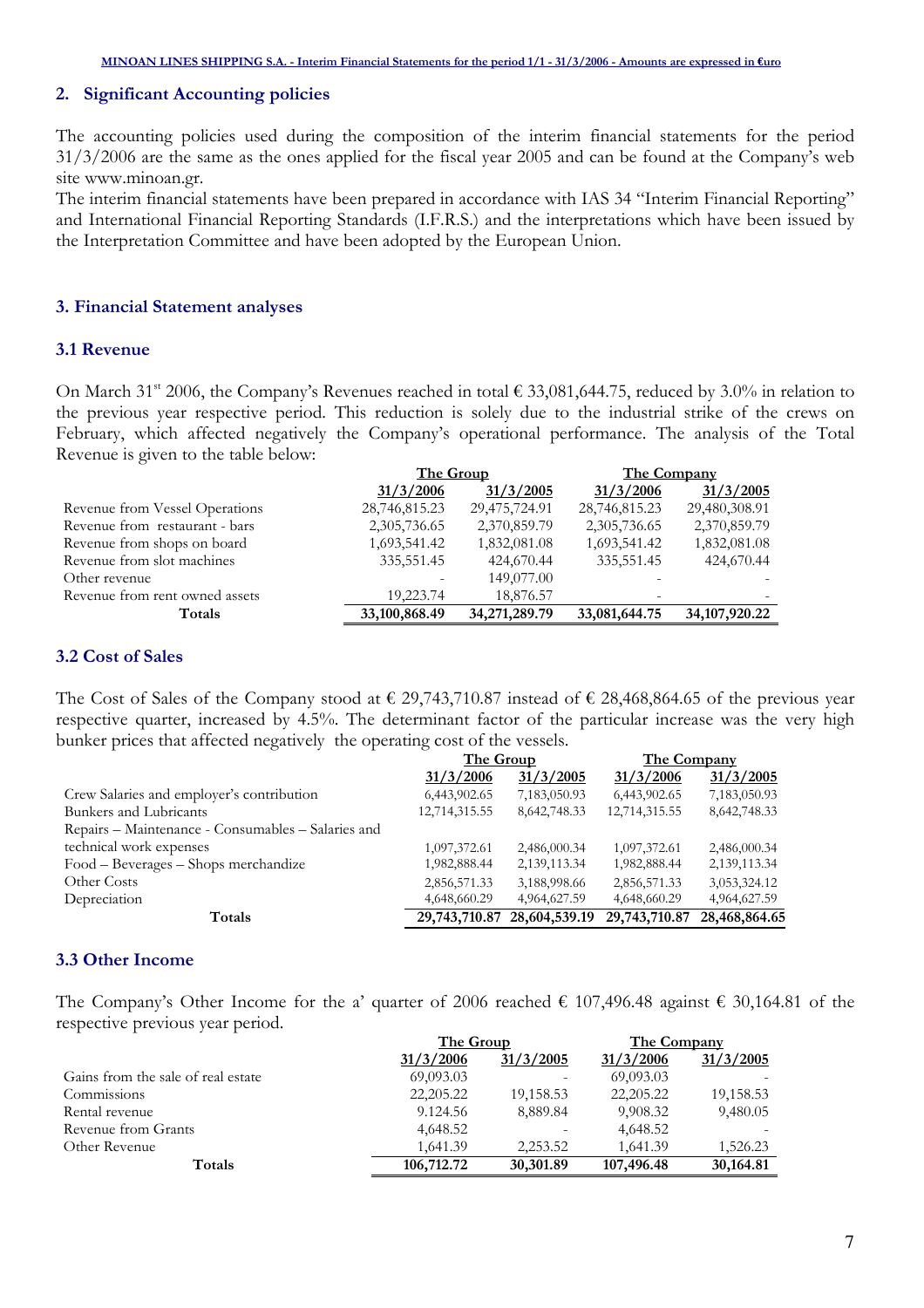## 3.4 Financial Income

The Financial Income of the Company for the a' quarter of 2006 reached  $\epsilon$  1,765,844.79 in relation to the amount of € 187,383.35 of the respective previous year period, presenting increase of € 1,578,461.44. The largest part from this increase amounted to  $\epsilon$  1,377,500.00 derives from the sale profit of the subsidiary MINOAN AGENCIES S.r.L.

|                                                   | The Group    |              | The Company  |              |
|---------------------------------------------------|--------------|--------------|--------------|--------------|
|                                                   | 31/3/2006    | 31/3/2005    | 31/3/2006    | 31/3/2005    |
| Dividend Income from securities                   | 72,750.09    | 2,913.34     | 143,364.98   | 2,913.34     |
| Gain on disposal of available for sale securities | 1,289,742.24 | 2,732.93     | 1,377,500.00 | 2,732.93     |
| Foreign exchange gains                            | 123,655.19   | 157, 355. 35 | 123,655.19   | 157, 355. 35 |
| Interest and related income                       | 9,179.82     | 24,915.03    | 8,719.63     | 24,381.73    |
| Interest rate swap income                         | 112,604.99   |              | 112,604.99   |              |
| Totals                                            | 1,607,932.33 | 187,916.65   | 1,765,844.79 | 187,383.35   |

#### 3.5 Financial Expenses

The Financial Expenses of the Company decreased by 5.83% (they reached  $\epsilon$  5,996,723.07 in the a' quarter of 2006 against  $\epsilon$  6,367,960.45 in the a' quarter of 2005) due to the reduction of the Bank debt.

|                                          | The Group    |              | The Company  |              |
|------------------------------------------|--------------|--------------|--------------|--------------|
|                                          | 31/3/2006    | 31/3/2005    | 31/3/2006    | 31/3/2005    |
| Interest expenses & bank commissions     | 5,829,448.24 | 6,013,547.34 | 5,829,448.24 | 6,010,724.07 |
| Commissions on Letters of Guarantee      | 9,841.69     | 6,028.23     | 6,935.38     | 6,028.23     |
| Credit card commissions                  | 18,718.56    | 18,005.97    | 18,718.56    | 18,005.97    |
| Foreign Exchange Losses                  | 15,678.69    | 162,987.38   | 15,678.69    | 162,987.38   |
| Amortization of Loans Restructuring Cost | 125,942.20   | 125,389.80   | 125,942.20   | 125,389.80   |
| Interest Expense on European             |              |              |              | 44,825.00    |
| Committee's Fine                         |              | 44,825.00    |              |              |
| Totals                                   | 5,999,629.38 | 6,370,783.72 | 5,996,723.07 | 6,367,960.45 |

#### 3.6 Net result from investment in associates

The Company's stake in Hellenic Seaways S.A. returned a loss of  $\epsilon$  2,226,644.53 in relation to the  $\epsilon$ 2,011,349.34 of the a' quarter of 2005. This loss increase is solely attributed to the high bunker cost which burdens heavily the operating performance of the particular company.

It is also should be mentioned that the aforementioned loss mainly covers the diferrence between the Company and Group financial results.

## 3.7 Employee benefits

The Employee Benefits for the a' quarter of 2006 were reduced by the amount of  $\epsilon$  969,082,.29 (-10.0%) in relation to the respective previous year period reaching  $\epsilon$  8,465,730.83. The essential factor of this decrease is the reduction of the Company's Crew due to the sale of F/B Daedalus.

|                                                   | The Group    |              | <b>The Company</b> |              |
|---------------------------------------------------|--------------|--------------|--------------------|--------------|
|                                                   | 31/3/2006    | 31/3/2005    | 31/3/2006          | 31/3/2005    |
| Crew Salariers - social security contribution     | 6,443,902.65 | 7,183,050.93 | 6,443,902.65       | 7,183,050.93 |
| Personnel Salaries - social security contribution | 2,025,341.60 | 2,320,699.37 | 2,025,341.60       | 2,274,287.84 |
| Technical staff Salaries - social security        |              |              |                    |              |
| contribution                                      | 176,486.58   | 157,474.35   | 176,486.58         | 157,474.35   |
| Totals                                            | 8,645,730.83 | 9,661,224.65 | 8,645,730.83       | 9,614,813.12 |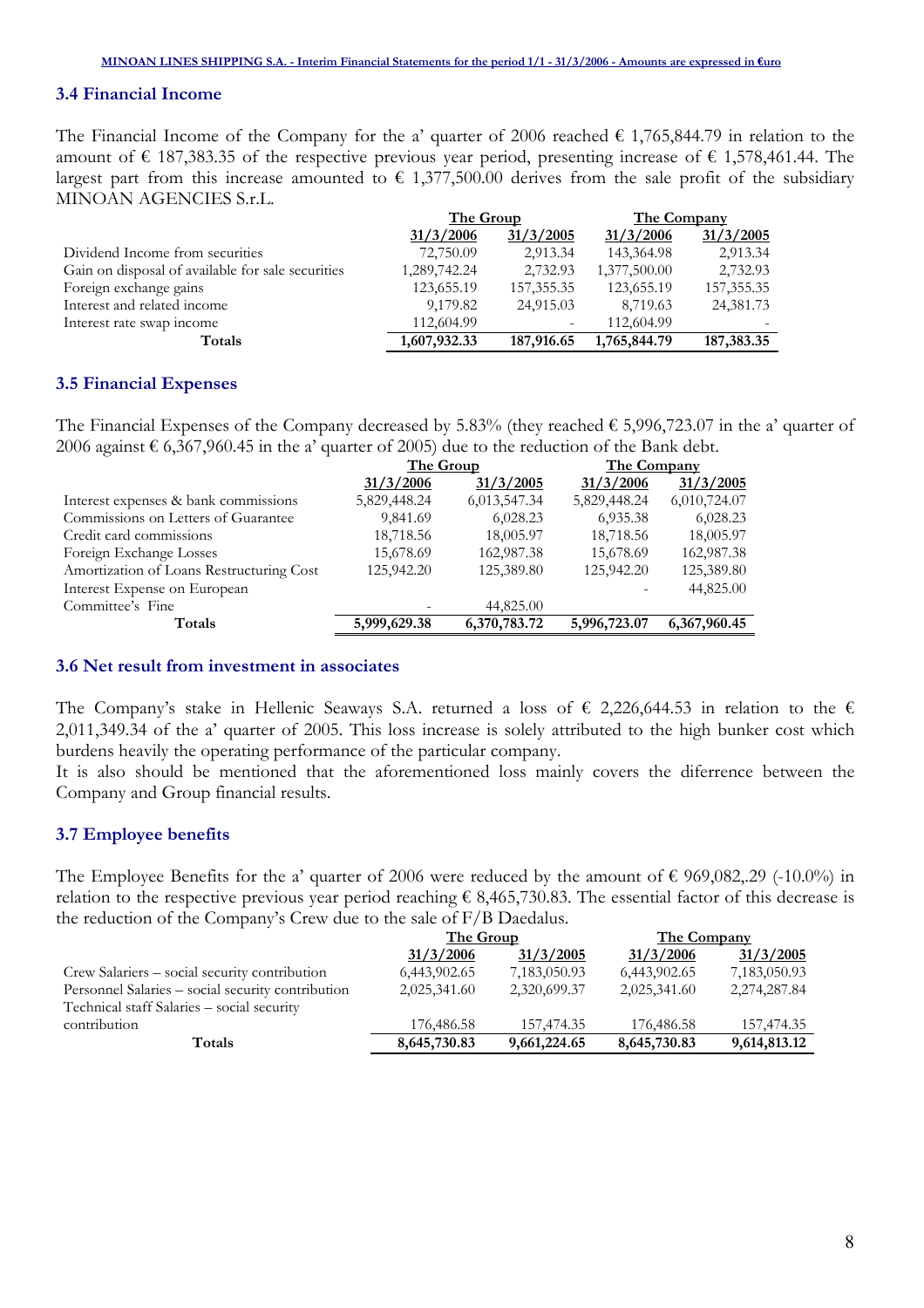## 3.8 Property, Plant and Equipment

The difference of  $\epsilon$  5,200,00.08 in the Property, Plant and Equipment between the Company and Group is solely owing to the estate possessing by ATHINA A.V.E.E.. The a' quarter of 2006, the company sold its private real estate in Patras instead of the price of  $\epsilon$  351,000.00

|                                           |              |                                        | The Group                                             |                                |                                     |                         |                                |
|-------------------------------------------|--------------|----------------------------------------|-------------------------------------------------------|--------------------------------|-------------------------------------|-------------------------|--------------------------------|
|                                           | Land         | <b>Buildings</b><br>Technical<br>works | Transportatio<br>$\overline{\mathbf{n}}$<br>Equipment | <b>Vessels</b>                 | Furniture<br>and Other<br>Equipmnet | Computer<br>Software    | Totals                         |
| Cost 1/1/2005                             | 8,144,535.60 | 8,378,973.40                           | 164,478.68                                            | 692,382,141.65                 | 3,829,633.95                        | 2,171,739.19            | 715,071,502.47                 |
| Accumulated Depreciation 1/1/2005         |              | 1,159,749.29                           | 109,979.05                                            | 21,325,065.10                  | 3,090,477.61                        | 1,524,678.92            | 27,209,949.97                  |
| Acquisitions and additions 2005           |              |                                        | 9,915.00                                              | 344,656.43                     | 135,280.10                          | 94,988.30               | 584,839.83                     |
| Disposals for the year 2005               |              |                                        | $\sim$                                                | 4,699,629.82                   | 23,044.72                           | $\sim$                  | 4,722,674.54                   |
| Less: Disposed assets depreciation        |              |                                        |                                                       | 1,870,415.82                   | 22,990.22                           |                         | 1,893,406.04                   |
| Depreciation for the year 2005            |              | 343,689.00                             | 17,509.35                                             | 19,566,126.40                  | 311,099.40                          | 471,134.89              | 20,709,559.04                  |
| Carrying amounts 31/12/2005               | 8,144,535.60 | 6,875,535.11                           | 46,905.28                                             | 649,006,392.58                 | 563,282.54                          | 270,913.68              | 664,907,564.79                 |
| Cost 1/1/2006                             | 8,144,535.60 | 8,378,973.40                           | 174,393.68                                            | 688,007,961.19                 | 3,961,076.40                        | 2,266,727.49            | 710,933,667.76                 |
| Accumulated Depreciation 1/1/2006         |              | 1,503,438.29                           | 127,488.40                                            | 39,001,568.61                  | 3,397,793.86                        | 1,995,813.81            | 46,026,102.97                  |
| Acquisitions and additions for the period |              |                                        |                                                       |                                |                                     |                         |                                |
| $1/1/2006 - 31/3/2006$                    |              |                                        | 2,900.00                                              | 173,124.52                     | 7,142.00                            | 43,020.50               | 226,187.02                     |
| Disposals for the period $1/1/2006-31/3$  |              |                                        |                                                       |                                |                                     |                         |                                |
| 2006                                      | 282,858.60   |                                        | 17,264.32                                             |                                | 56,009.49                           |                         | 356,132.41                     |
| Less: Disposed assets depreciation        |              |                                        | 6,474.12                                              |                                | 39,115.57                           |                         | 45,589.69                      |
| Depreciation for the period $1/1/2006$ -  |              |                                        |                                                       |                                |                                     |                         |                                |
| 31/3/2006                                 |              | 85,922.26                              | 2,746.65                                              | 4,684,660.29                   | 66,213.05                           | 82,244.32               | 4,921,786.57                   |
| Carrying amounts 31/3/2006                | 7,861,677.00 | 6,789,612.85                           | 36,268.43                                             | 644,494,856.81                 | 487,317.57                          | 231,689.86              | 659,901,422.52                 |
|                                           |              |                                        | The Company                                           |                                |                                     |                         |                                |
|                                           |              | <b>Buildings</b>                       | Transportatio                                         |                                | Furniture                           |                         |                                |
|                                           | Land         | Technical                              | $\mathbf{n}$                                          | <b>Vessels</b>                 | and Other                           | Computer                | Totals                         |
|                                           |              | works                                  | Equipment                                             |                                | Equipmnet                           | Software                |                                |
| Cost 1/1/2005                             | 2,944,535.60 | 7,562,913.05                           | 147,214.36                                            | 692,382,141.65                 | 3,775,495.97                        | 2,171,739.19            | 708,984,039.82                 |
| Accumulated Depreciation 1/1/2005         |              | 343,688.99                             | 107,821.01                                            | 21,325,065.10                  | 3,054,858.18                        | 1,524,678.92            |                                |
| Acquisitions and additions 2005           |              |                                        |                                                       |                                |                                     |                         | 26,356,112.20                  |
| Disposals for the year 2005               |              |                                        | 9,915.00                                              | 344,656.43                     | 131,969.76                          | 94,988.30               | 581,529.49                     |
|                                           |              |                                        |                                                       | 4,699,629.82                   | 23,044.72                           | ä,                      | 4,722,674.54                   |
| Less: Disposed assets depreciation        |              |                                        |                                                       | 1,870,415.82                   | 22,990.22                           |                         | 1,893,406.04                   |
| Depreciation for the year 2005            |              | 343,689.00                             | 13,193.27                                             | 19,566,126.40                  | 306,164.36                          | 471,134.89              | 20,700,307.92                  |
| Carrying amounts 31/12/2005               | 2,944,535.60 | 6,875,535.06                           | 36,115.08                                             | 649,006,392.58                 | 546,388.69                          | 270,913.68              | 659,679,880.69                 |
|                                           |              |                                        |                                                       |                                |                                     |                         |                                |
| $Cost\ 1/1/2006$                          | 2,944,535.60 | 7,562,913.05                           | 157,129.36                                            | 688,007,961.19                 | 3,903,628.08                        | 2,266,727.49            | 704,842,894.77                 |
| Accumulated Depreciation 1/1/2006         |              | 687,377.99                             | 121,014.28                                            | 39,001,568.61                  | 3,357,239.39                        | 1,995,813.81            | 45, 163, 014. 08               |
| Acquisitions and additions for the period |              |                                        |                                                       |                                |                                     |                         |                                |
| $1/1/2006 - 31/3/2006$                    |              |                                        | 2,900.00                                              | 173, 124.52                    | 7,142.00                            | 43,020.50               | 226,187.02                     |
| Disposals for the period $1/1/2006-31/3$  |              |                                        |                                                       |                                |                                     |                         |                                |
| 2006                                      | 282,858.60   |                                        |                                                       |                                | 5,869.50                            |                         | 288,728.10                     |
| Less: Disposed assets depreciation        |              |                                        |                                                       |                                | 5,869.40                            |                         | 5,869.40                       |
| Depreciation for the period 1/1/2006-     |              |                                        |                                                       |                                |                                     |                         |                                |
| 31/3/2006<br>Carrying amounts 31/3/2006   | 2,661,677.00 | 85,922.26<br>6,789,612.80              | 2,746.65<br>36,268.43                                 | 4,684,660.29<br>644,494,856.81 | 66,213.05<br>487,317.54             | 82,244.32<br>231,689.86 | 4,921,786.57<br>654,701,422.44 |

- In Furniture and Other Equipment is included computer equipment held under a finance lease. Upon the expiry of the contract the Company has the right to purchase the equipment at a bargain purchase option. At the 31/3/2006 its net book value amounted to  $\epsilon$  92,925.00
- The analysis of depreciation of property, plant and equipment charged to the various account in the income statement is as follows :

|                         | The Group    |              | <b>The Company</b> |              |
|-------------------------|--------------|--------------|--------------------|--------------|
|                         | 31/3/2006    | 31/3/2005    | 31/3/2006          | 31/3/2005    |
| Cost of Sales           | 4,684,660.29 | 4,964,627.59 | 4,684,660.29       | 4,964,627.59 |
| Distribution Expenses   | 30,708.81    | 37,026.97    | 30,708.81          | 37,026.97    |
| Administrative Expenses | 206,417.47   | 264,492.75   | 206,417.47         | 262,225.41   |
| Totals                  | 4,921,786.57 | 5,266,147.31 | 4,921,786.57       | 5,263,879.97 |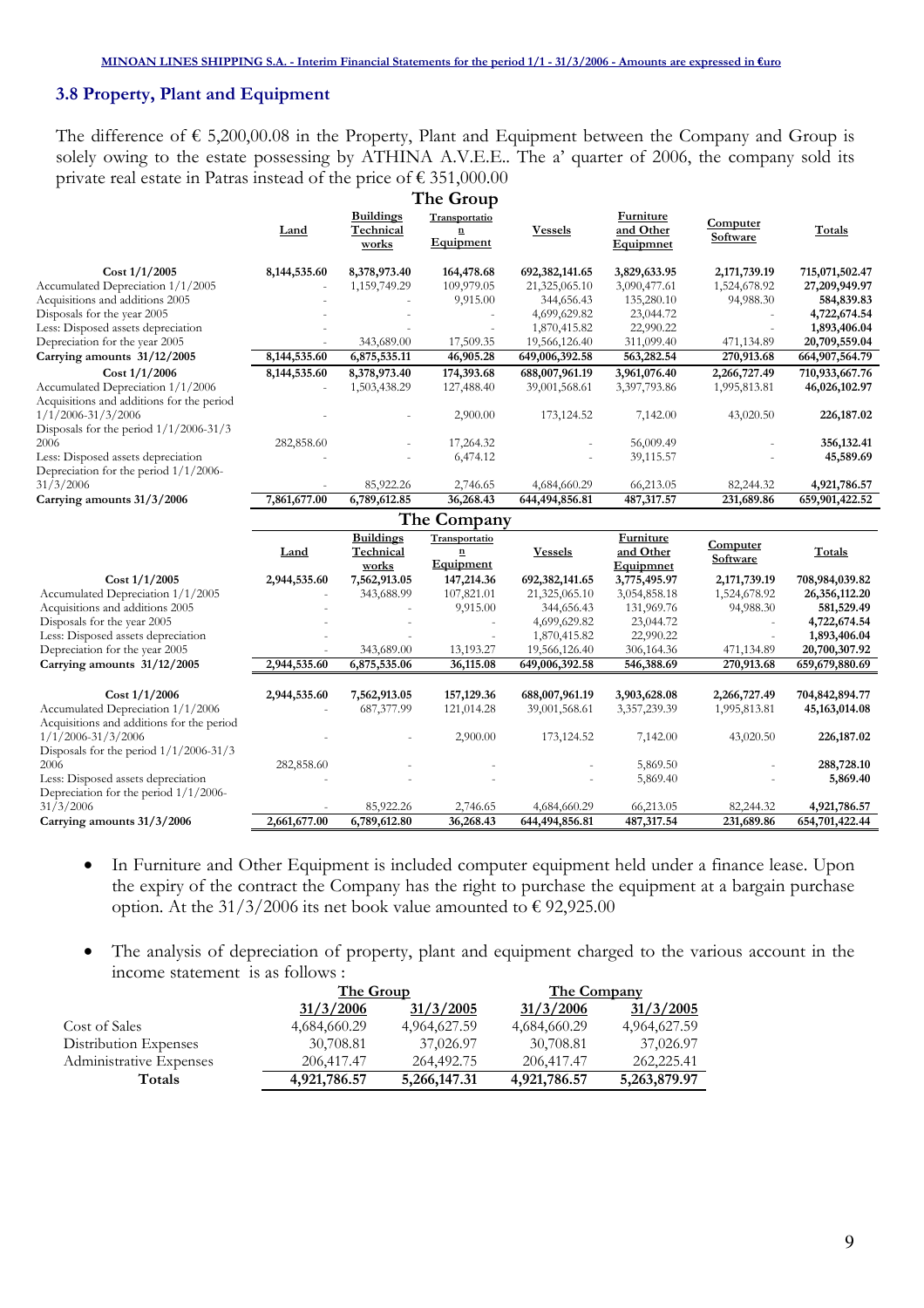## 3.9 Investments in subsidiaries

During the current quarter , the parent company sold its stake on MINOAN AGENCIES S.r.L. (acquisition cost:  $\epsilon$  47,500.00) instead of the price of  $\epsilon$  1,425,000.00. The profit from the sale reached  $\epsilon$  1,377,500.00. Also the parent incorporated MINOAN AGENCIES S.A. which acts as office of tourism operations.

The total amount invested in subsidiaries stood at € 3,478,021.47 against € 3,465,551.47 in 31/12/2005.

| Name                   | Headquarter      | Participation % | Amount       |              |
|------------------------|------------------|-----------------|--------------|--------------|
|                        |                  |                 | 31/3/2006    | 31/12/2005   |
| Kritiki Filoxenia S.A. | Heraklion, Crete | $99.99\%$       | 3,203,196.84 | 3,203,196.84 |
| Minoan Agencies S.r.l. | Ancona Italy     | $95.00\%$       |              | 47,500.00    |
| Minoan Cruises S.A     | Heraklion, Crete | 80.28%          | 214,854.63   | 214,854.63   |
| Minoan Escape S.A.     | Heraklion, Crete | 99.95%          | 59,970.00    | -            |
| Totals                 |                  |                 | 3,478,021.47 | 3,465,551.47 |

## 3.10 Investments in associates

The investments in associates, amounted to  $\epsilon$  66,080,090.17 refer solely the Parent's stake (33.31%) on Hellenic Seaways S.A.

The main items of the Hellenic Seaways' S.A. consolidated financial statements in accordance with I.F.R.S. are illustrated on the table below:

|                                                           | 31/3/2006         | 31/12/2005        |
|-----------------------------------------------------------|-------------------|-------------------|
| <b>Total Assets</b>                                       | 319,807,465.23    | 312,269,809.47    |
| <b>Total Liabilities</b>                                  | 127,624,810.59    | 113,942,542.02    |
| Equity                                                    | 192, 182, 654. 64 | 198, 327, 267. 45 |
|                                                           | 31/3/2006         | 31/3/2005         |
| Revenue                                                   | 14,896,270.39     | 12,327,522.00     |
| Net consolidated results $-$ profit (loss) for the period | $-6,684,612.81$   | $-6,039,304.20$   |

#### 3.11 Inventories

The inventories of the parent company as at  $31/3/2006$  reached  $\epsilon$  5,285,957.81 increased by 30.6% in relation to the respective ones of 31/12/2005.

|             | 31/3/2006    | 31/12/2005   |
|-------------|--------------|--------------|
| Merchandise | 3,179,286.67 | 2,515,669.75 |
| Consumables | 2,106,671.14 | 1,532,368.22 |
| Totals      | 5,285,957.81 | 4,048,037.97 |

#### 3.12 Trade and other receivables

The trade and other receivables of the Company in 31/3/2006 reached  $\epsilon$  42,208,645.50 against  $\epsilon$ 42,134,359.86 in 31/12/2005 and are analyzed as follows:

|                                           | <b>Accounts Receivable</b> |               |               |                 |  |
|-------------------------------------------|----------------------------|---------------|---------------|-----------------|--|
|                                           | The Group                  |               | The Company   |                 |  |
|                                           | 31/3/2006                  | 31/12/2005    | 31/3/2006     | 31/12/2005      |  |
| Customers – Checks Receivable             | 41,291,145.88              | 41,980,967.90 | 41,328,262.58 | 42,234,752.10   |  |
| Trade receivables due from affiliates and |                            |               |               |                 |  |
| associates                                | 193,954.03                 | 193,954.03    | 269,424.45    | 256,542.12      |  |
| Other Accounts Receivable                 | 903,817.46                 | 1,499,997.32  | 610,958.47    | 643,065.64      |  |
| Totals                                    | 42,388,917.37              | 43,674,919.25 | 42,208,645.50 | 43, 134, 359.86 |  |

For the a' quarter of 2006, the other current assets of the Company reached  $\epsilon$  9,672,783.86 versus  $\epsilon$ 6,402, 097.46 in 31/12/2005. This increase is attributed to the annual survey of the vessels effected on the particular period.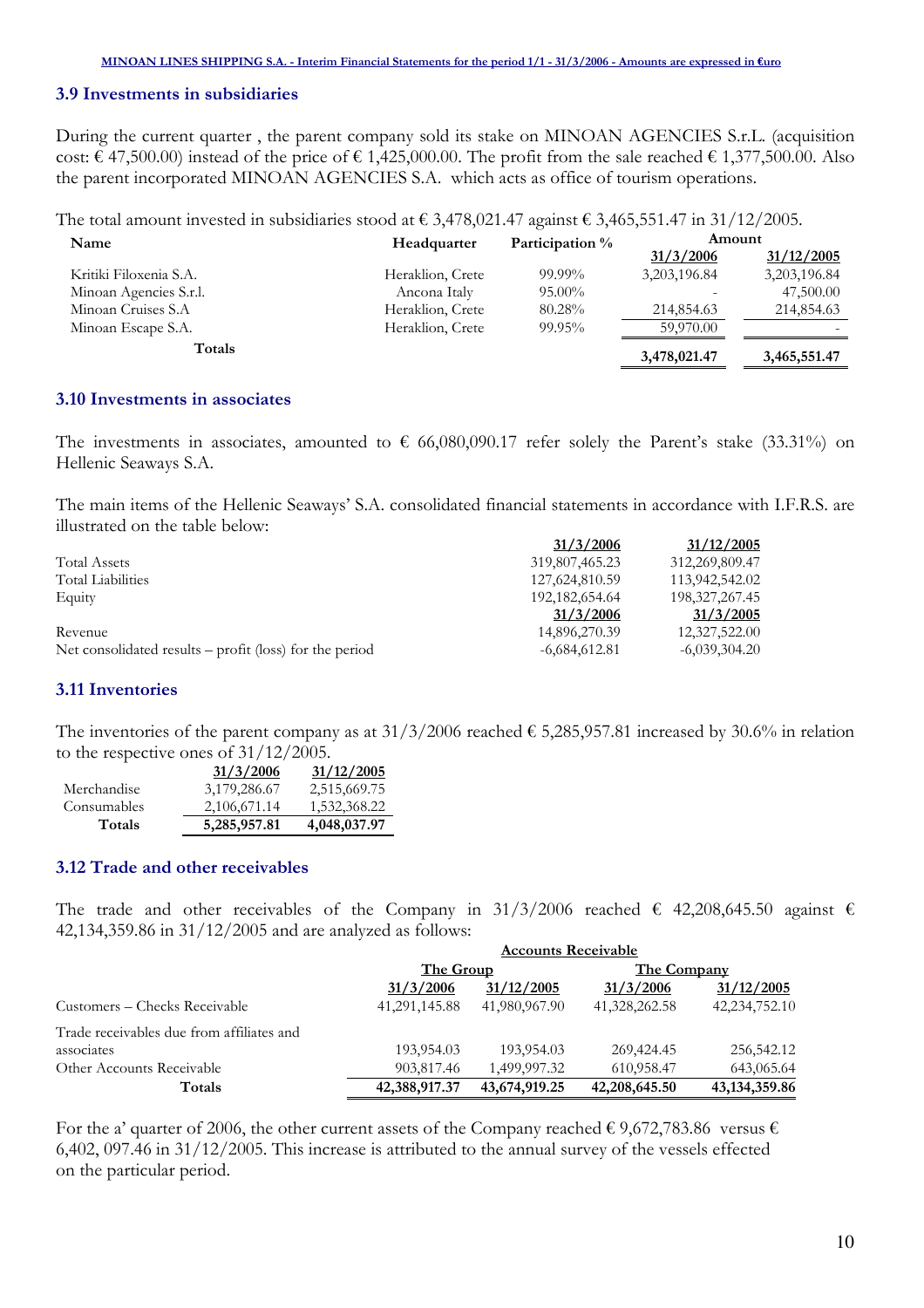|                                      | <b>Other Current Assets</b> |              |                    |              |
|--------------------------------------|-----------------------------|--------------|--------------------|--------------|
|                                      | The Group                   |              | <b>The Company</b> |              |
| Prepaid Expenses                     | 9,503,335.11                | 6,308,954.64 | 9,502,383.51       | 6,308,003.04 |
| Accrued Income                       | 182,409.45                  | 51,698.78    | 170,400.35         | 35,200.95    |
| Other prepayments and accrued income | $\overline{\phantom{a}}$    | 58,893.47    |                    | 58,893.47    |
| Totals                               | 9,685,744.56                | 6,419,546.89 | 9,672,783.86       | 6,402,097.46 |
| $\sim$ $\sim$ $\sim$                 |                             |              |                    |              |

#### 3.13 Cash and cash equivalents

Cash and cash equivalents are analyzed as follows

|                                 | The Group    |              | The Company  |              |
|---------------------------------|--------------|--------------|--------------|--------------|
|                                 | 31/3/2006    | 31/12/2005   | 31/3/2006    | 31/12/2005   |
| Cash and Cash Equivalents       | 315,913.09   | 233,363.75   | 315,485.78   | 232,622.70   |
| Cash in banks and time deposits | 2,305,177.99 | 4.109.405.82 | 2,198,653.72 | 3,978,995.08 |
| Totals                          | 2,621,091.08 | 4,342,769.57 | 2,514,139.50 | 4,211,617.78 |

#### 3.14 Share Capital-Share Premium

Share capital is divided into 70,926,000 common shares with a nominal value of  $\epsilon$  2.25 each. The Share Premium is a result of the the increase of share capital which was approved by the Regular General Meeting of the Company's shareholders held on 16/5/1999. Every share carries one voting right.

#### 3.15 Other Reserves

The other reserves are analyzed as follows:

|                          |               | The Group     |               | The Company   |
|--------------------------|---------------|---------------|---------------|---------------|
|                          | 31/3/2006     | 31/12/2005    | 31/3/2006     | 31/12/2005    |
| <b>Statutory Reserve</b> | 9,697,251.11  | 9,706,752.07  | 9,680,724.97  | 9,680,724.97  |
| Special Reserve          | 56,978,689.06 | 56,978,689.06 | 56,978,689.06 | 56,978,689.06 |
| Tax-free Reserve         | 2,559,068.85  | 2,566,711.72  | 2,556,610.09  | 2,556,610.09  |
| Totals                   | 69,235,009.02 | 69,252,152.85 | 69,216,024.12 | 69,216,024.12 |

Statutory reserve : According to the Greek corporate law, the Company is required to transfer 5% at least of its net profit to the statutory reserve, until such a reserve reaches 1/3 of the issued share capital. This reserve can be used exclusively before any distribution of dividends to off-set a deficit.

Special reserve: The reserve is established in accordance with the Company's Articles of Association. This reserve results from the balance of the annual earnings which remains after deducting the statutory reserve and the dividends.

Tax-free Reserves: Represent reserves formed from income taxed in a special way or tax-free reserves that were not distributed. According to the decisions of the Admistrative Courts in case of such reserves are distributed no income tax is calculated.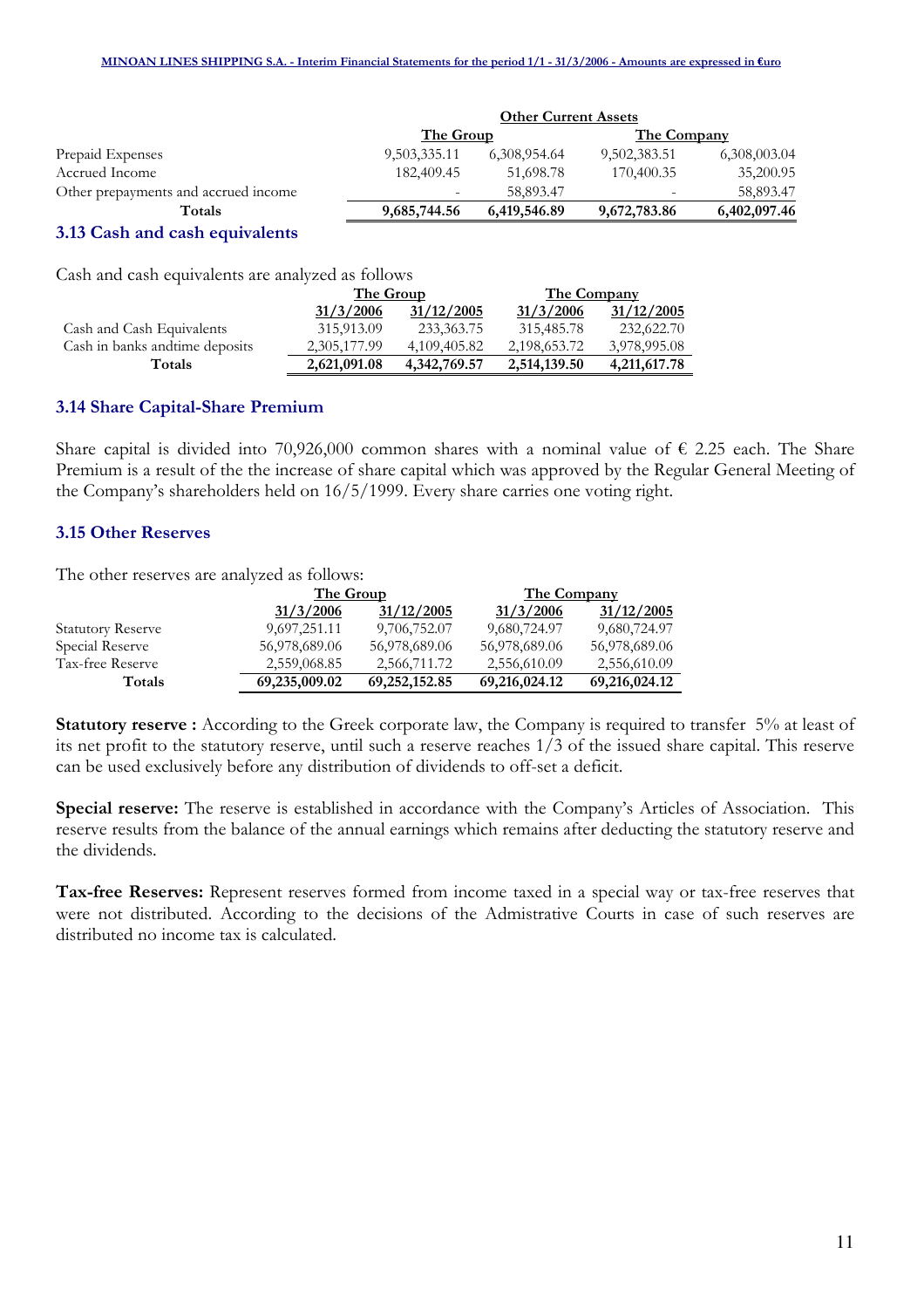## 3.16 Long term debt -bank overdrafts - and current portion of long term interest bearing loans and borrowings

Interest – bearing loans and borrowings are analyzed as follows :

|                                     | 31/3/2006      | 31/12/2005     |
|-------------------------------------|----------------|----------------|
| Syndicate Loan - Agent Citibank     | 352,425,783.00 | 352,425,783.00 |
| Syndicate Loan - Agent Piraeus Bank | 71,568,084.39  | 72,919,084.39  |
| <b>Totals</b>                       | 423,993,867.39 | 425,344,867.39 |

The current portion of the Interest – bearing loans and borrowings are analyzed as follows:

|                                     | 31/3/2006     | 31/12/2005    |
|-------------------------------------|---------------|---------------|
| Syndicate Loan - Agent Citibank     | 22,500,000.00 | 22,500,000.00 |
| Syndicate Loan - Agent Piraeus Bank | 6,000,000.00  | 6,000,000.00  |
| <b>Totals</b>                       | 28,500,000.00 | 28,500,000.00 |

- The weighted average interest rate of long-term debt as at  $31/3/2006$  and  $31/3/2005$  was approximately 4.6% and 4.4%, respectively.
- The Syndicate Loan agreements include certain covenants and the Company is required to provide information on a constant basis to the agent bank regarding its business activities.
- The breakdown of the Syndicate Loans payments is analyzed below:

|                               | 31/3/2006         | 31/12/2005     |
|-------------------------------|-------------------|----------------|
| Payments within the next year | 28,500,000.00     | 28,500,000.00  |
| Payments from 1 to 5 years    | 213,989,117.39    | 215,340,117.39 |
| Payments over 5 years         | 210,004,750.00    | 210,004,750.00 |
| Totals                        | 452, 493, 867. 39 | 453,844,867.39 |

In order to secure the aforementioned debt amounted to  $\epsilon$  452.493.867,39 in 31/3/2006, mortgages of First and Second preferred have been registered to all Company's vessels amounted to  $\epsilon$  408,675,783.00 and  $\epsilon$ 158,000,000.00 respectively.

Furthermore, pre-notations of  $\epsilon$  17,154,748.66 have been registered on the Group's Land and Buildings and 25,850,775 shares of HELLENIC SEAWAYS MARITIME S.A, which the Company owns at 31/3/2006, have been pledged.

Bank overdrafts at 31/3/2006 and 31/12/2005 amounted to  $\epsilon$  33,078,416.21 and  $\epsilon$  28,083,893.59 respectively while both are covered by post dated checks.

## 3.17 Employee defined benefit obligations

The a' quarter of 2006 the employee defined benefit obligations reached  $\epsilon$  66,101.00 versus  $\epsilon$  70,882.82 in the respective period of 2005, due to the personnel reduction.

|                                              |                  | The             |
|----------------------------------------------|------------------|-----------------|
|                                              | <b>The Group</b> | Company         |
| Balance as at $1/1/2005$                     | 2,925,281.49     | 2,872,966.53    |
| Current Service Cost                         | 227, 229. 41     | 205,945.87      |
| Interest Cost                                | 117,665.84       | 116,217.48      |
| Benefits paid                                | $-1,069,138.41$  | $-1,064,740.53$ |
| <b>Balance as at 31/12/2005</b>              | 2,201,038.33     | 2,130,389.35    |
|                                              |                  |                 |
| Balance as at $1/1/2006$                     | 2,201,038.33     | 2,130,389.35    |
| Delation of the provision of sold Subsidiary | $-70,648.98$     |                 |
| <b>Current Service Cost</b>                  | 44,826.50        | 44,826.50       |
| Interest Cost                                | 21,274.50        | 21,274.50       |
| Balance as at $31/3/2006$                    | 2,196,490.35     | 2,196,490.35    |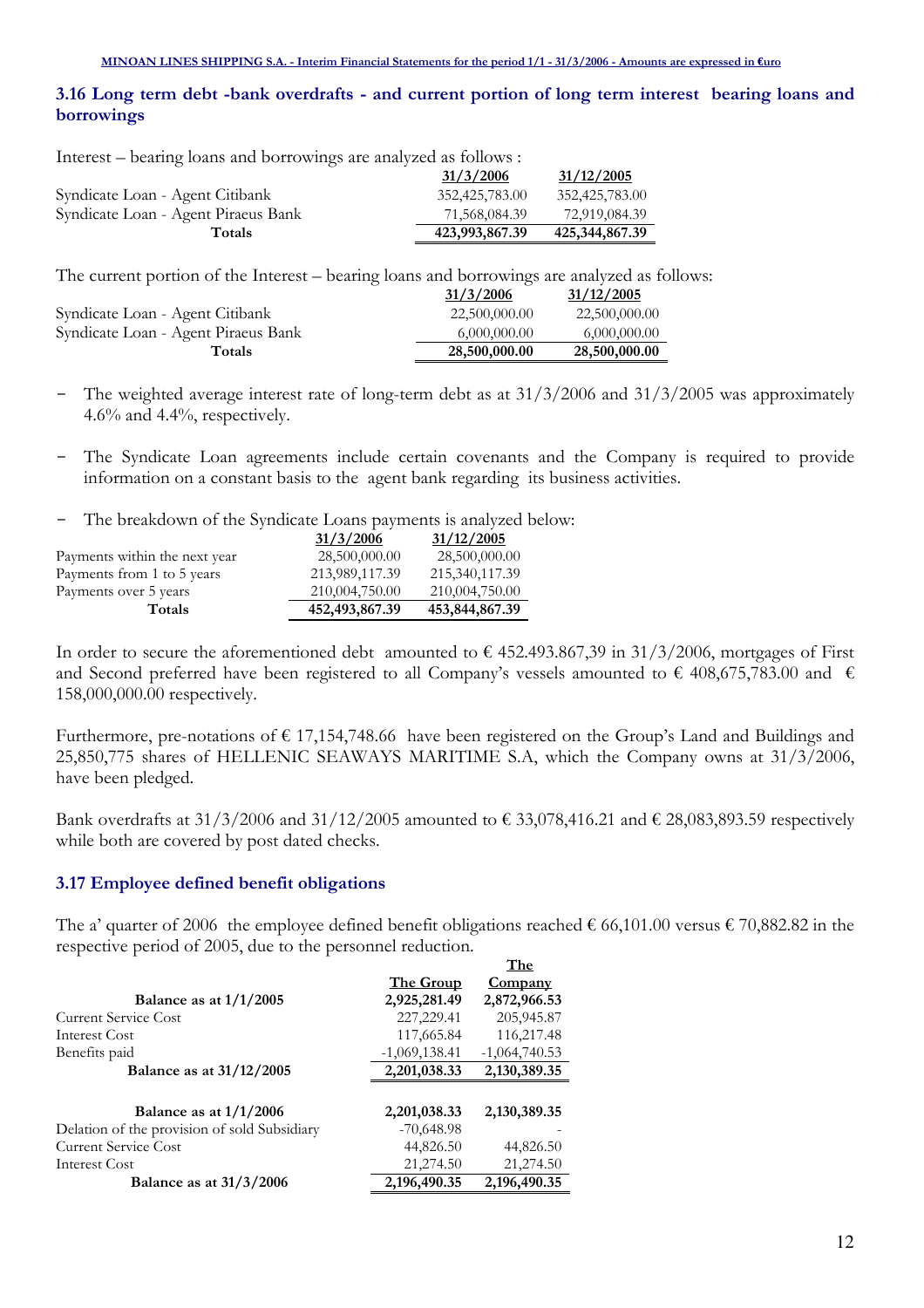MINOAN LINES SHIPPING S.A. - Interim Financial Statements for the period 1/1 - 31/3/2006 - Amounts are expressed in *Curo* 

The amount recorded as an expense for the years ended 31/3/2006 and 31/3/2005 is analyzed as follows:

|                      |           | The Group |           | The Company |
|----------------------|-----------|-----------|-----------|-------------|
|                      | 31/3/2006 | 31/3/2005 | 31/3/2006 | 31/3/2005   |
| Current Service Cost | 44,826.50 | 41,828.45 | 44,826.50 | 41,828.45   |
| Interest Cost        | 21.274.50 | 29,054.37 | 21.274.50 | 29,054.37   |
| Totals               | 66,101.00 | 70,882.82 | 66,101.00 | 70,882.82   |

The above expenditure is included in the following categories of the income statement:

|                         | The Group |           | The Company |           |
|-------------------------|-----------|-----------|-------------|-----------|
|                         | 31/3/2006 | 31/3/2005 | 31/3/2006   | 31/3/2005 |
| Distribution Expenses   | 23,796.35 | 25,517.82 | 23,796.35   | 25,517.82 |
| Administrative Expenses | 42,304.65 | 45,365.00 | 42,304.65   | 45,365.00 |
| Totals                  | 66,101.00 | 70,882.82 | 66,101.00   | 70,882.82 |

The main assumptions used for the period 1/1-31/3/2006 are as follows:

- Discounted Rate 3.63%
- Long term average annual salaries increase 5.00%

## 3.18 Deferred Government Grants

The deferred government grant relates to the subsidy received by the Company from the Norwegian Government for the vessel IKARUS PALACE during the period of its shipbuilding. It is recognized as revenue in the income statement on a systematic basis over the useful life of the vessel. The amounts recorded in the income statement (Cost of Sales item) for the period 1/1-31/3/2006 and 1/1-31/3/2005 are  $\text{\textsterling}$  48,280.12 and  $\text{\textsterling}$  48,279.99, respectively.

## 3.19 Trade and Other payables

Trade and other payables are analyzed as follows:

|                                                 | The Group     |               | The Company     |               |
|-------------------------------------------------|---------------|---------------|-----------------|---------------|
|                                                 | 31/3/2006     | 31/12/2005    | 31/3/2006       | 31/12/2005    |
| Suppliers – Checks payable                      | 32,189,803.83 | 29,903,414.62 | 32,189,803.83   | 29,847,327.05 |
| Income Tax payable                              | 165,914.23    | 349,929.86    | 143,090.41      | 213,645.30    |
| Withholding Taxes-Social Security Contributions |               |               |                 |               |
| payable                                         | 3,246,843.29  | 3,985,367.34  | 3,242,970.22    | 3,936,464.77  |
| Dividends payable                               | 476,920.60    | 654,207.80    | 476,920.55      | 654, 207. 75  |
| Sundry creditors                                | 5,162,830.13  | 4,404,919.18  | 5, 103, 315. 14 | 4,318,632.27  |
| European Competition Committee fine (interest   |               |               |                 |               |
| included)                                       |               | 4,491,520.82  |                 | 4,491,520.82  |
| Accrued expenses                                | 2,481,286.49  | 3,083,669.39  | 2,481,286.49    | 3,083,092.60  |
| Customer advances                               | 2,135,637.99  | 1,181,335.98  | 2,135,637.99    | 1,181,335.98  |
| Deffered income                                 | 1,262,482.29  | 698,959.77    | 1,262,482.29    | 698,959.77    |
| Payables to affiliates and associates           | 135,721.18    | 156,601.48    | 255,441.26      | 281,313.41    |
| Totals                                          | 47,257,440.03 | 48,909,926.24 | 47,290,948.18   | 48,706,499.72 |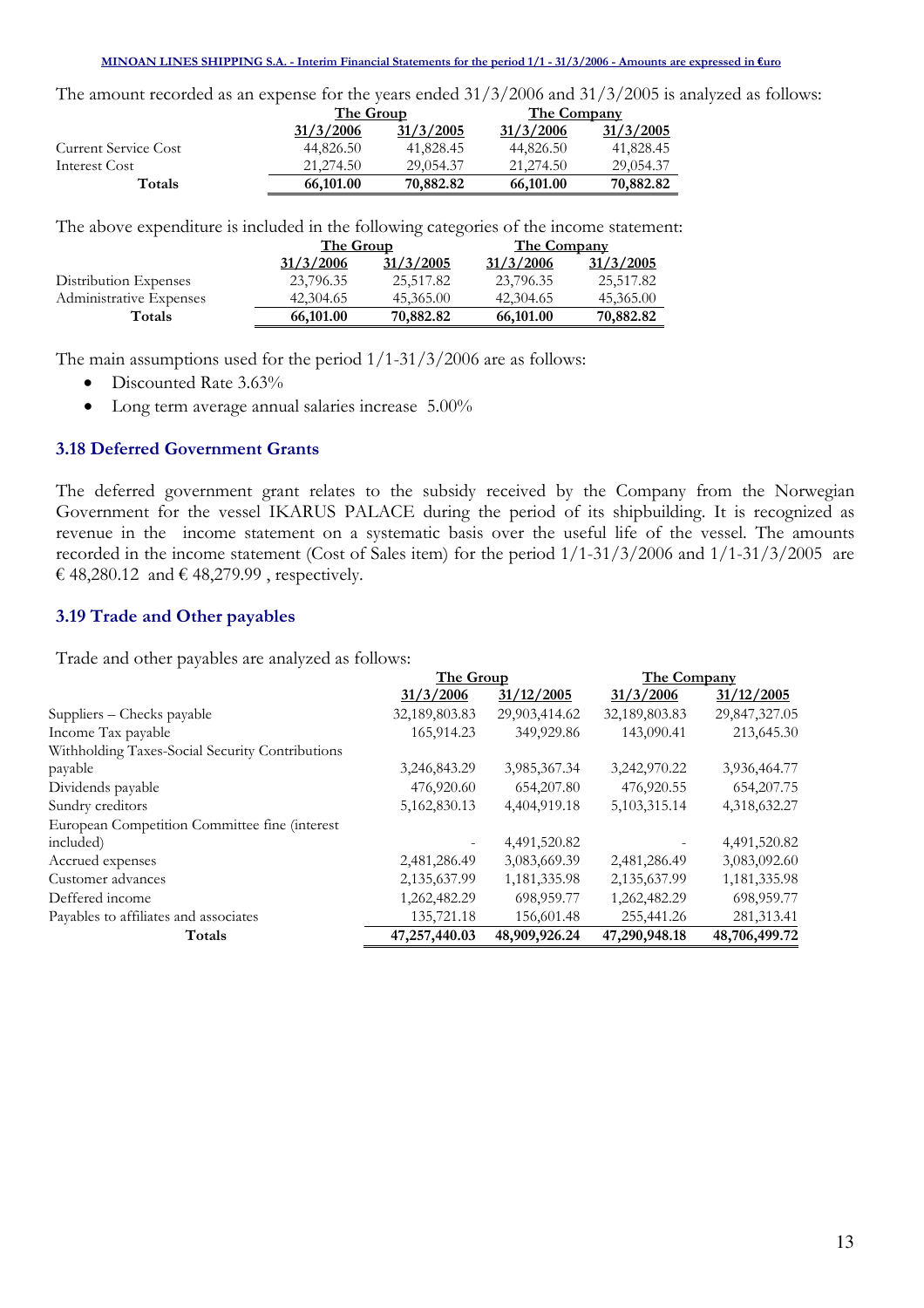#### 4.Additional Information

#### 4.1. Analysis of business activities by geographical segment

The Group operates its business mainly to the passenger ferry shipping industry while the geographical segment is based on the vessels' operations of the parent in both, coastal (Greece) and Adriatic (Europe) routes.

|                          |                                                                         |                |                   | The Group         |                                     |                                   |
|--------------------------|-------------------------------------------------------------------------|----------------|-------------------|-------------------|-------------------------------------|-----------------------------------|
|                          | Greece                                                                  |                |                   | Europe            | Totals                              |                                   |
|                          | 31/3/2006                                                               | 31/12/2005     | 31/3/2006         | 31/12/2005        | 31/3/2006                           | 31/12/2005                        |
| Total Non Current assets | 289,081,504.88                                                          | 292,763,830.87 | 434,867,056.70    | 438,243,093.55    | 723,948,561.58                      | 731,006,924.42                    |
| <b>Total Liabilities</b> | 172,753,258.52                                                          | 172,089,505.22 | 367,644,639.45    | 366,396,060.44    | 540,397,897.97                      | 538,485,565.66                    |
|                          | $1/1 - 31/3/2006$ $1/1 - 31/3/2005$ $1/1$                               |                | $-31/3/2006$      | $1/1 - 31/3/2005$ |                                     | $1 - 31/3/2006$ $1/1 - 31/3/2005$ |
| Revenue                  | 10,905,322.09                                                           | 10,391,176.70  | 22,195,546.40     | 23,880,113.09     | 33,100,868.49                       | 34,271,289.79                     |
| Gross Profit*            | 3,262,937.41                                                            | 1,722,435.04   | 94,220.21         | 3,944,315.56      | 3,357,157.62                        | 5,666,750.60                      |
|                          |                                                                         |                |                   |                   |                                     |                                   |
|                          |                                                                         |                |                   | The Company       |                                     |                                   |
|                          | Greece                                                                  |                |                   | Europe            | Totals                              |                                   |
|                          | 31/3/2006                                                               | 31/12/2005     | 31/3/2006         | 31/12/2005        | 31/3/2006                           | 31/12/2005                        |
| Total Non Current assets | 289, 423, 563. 57                                                       | 290,999,149.03 | 434,867,056.70    | 438,257,343.71    | 724,290,620.27                      | 729,256,492.74                    |
| <b>Total Liabilities</b> | 172,786,766.67                                                          | 172,053,144.02 | 367, 644, 639. 45 | 366, 152, 320. 78 | 540, 431, 406. 12                   | 538,205,464.80                    |
|                          | $1/1 - 31/3/2006$ $1/1 - 31/3/2005$ $1/1 - 31/3/2006$ $1/1 - 31/3/2005$ |                |                   |                   | $1/1 - 31/3/2006$ $1/1 - 31/3/2005$ |                                   |
| Revenue                  | 10,886,098.35                                                           | 10,372,300.13  | 22,195,546.40     | 23,735,620.09     | 33,081,644.75                       | 34, 107, 920. 22                  |
| Gross Profit*            | 3,243,713.67                                                            | 1,701,291.13   | 94,220.21         | 3,937,764.44      | 3,337,933.88                        | 5,639,055.57                      |
| * including depreciation |                                                                         |                |                   |                   |                                     |                                   |

The Company due to the nature of its business activities, encounters the effect of seasonality relating to the revenue from passengers' and private cars' fares and the revenue from on-board services (bars – restaurants, shops) that represent 43.6% and 16.5% of the total annual revenue, respectively. The revenue that results from truck fares represents 39.9% of the total annual revenue and it is evenly earned throughout the year.

#### 4.2 Earnings / losses per share

The results per share are calculated on the basis of loss from continuing operations after tax divided by the weighted average number of shares outstanding during the period. There is no current obligation for issuing new shares in the future, thus it is not necessary to provide any other earnings ratio.

|                                                    | The Group       |               | <b>The Company</b> |               |
|----------------------------------------------------|-----------------|---------------|--------------------|---------------|
|                                                    | 31/3/2006       | 31/3/2005     | 31/3/2006          | 31/3/2005     |
| Profit attributable to shareholders of the Company | $-7,710,556.93$ | -7.781.090.70 | $-5,301,946.02$    | -5,792,214.65 |
| Weighted average number of shares outstanding      | 70,926,000      | 70,926,000    | 70.926,000         | 70,926,000    |
| Basic and diluted earnings per share               | $-0.11$         | $-0.11$       | $-0.07$            | $-0.08$       |

#### 4.3 Related-party transactions

Related parties are considered the members of the Board of Directors and Management of the Company, the members of the Board of Directors and Management of subsidiaries of the Group, the financially dependent members and first-degree relatives (spouses, children etc) of the members of the Board of Directors and Management, and the companies engaged with transactions with the Group, as long as the investment in them exceeds 20%.

Related party balances and transactions between the parent company and its subsidiaries and associates are as follows: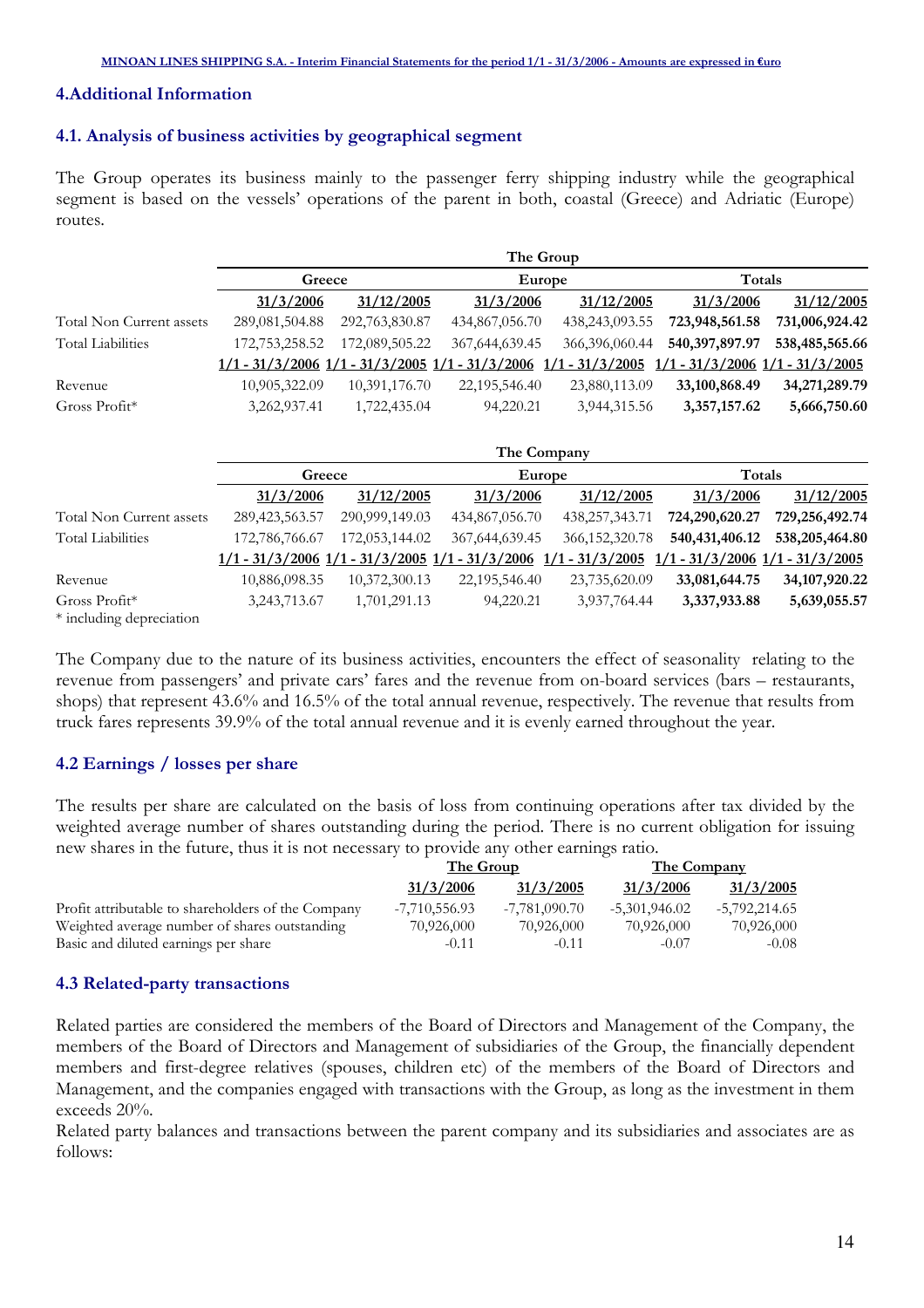## 4.3 a. Subsidiaries

| Assets                      | 31/3/2006  | 31/12/2005 |
|-----------------------------|------------|------------|
| Trade and other receivables | 75,470.42  | 292,233.11 |
| Liabilities                 |            |            |
| Trade and other payables    | 119,720.08 | 124,711.93 |
| Revenue                     | 31/3/2006  | 31/3/2005  |
| Revenue                     |            | 4,584.00   |
| Other operating income      | 783.76     | 590.21     |
| Dividend income             | 143,364.98 |            |
| <b>Expenses</b>             |            |            |
| Distribution Expenses       |            | 167,414.34 |
| Cost of sales               |            | 50,764.00  |

## 4.3 b Associates

| <b>Assets</b>               | 31/3/2006  | 31/12/2005 |
|-----------------------------|------------|------------|
| Trade and other receivables | 193,954.03 | 193,954.03 |
| <b>Liabilities</b>          |            |            |
| Trade and other payables    | 135,721.18 | 156,601.48 |
| Έσοδα                       | 31/3/2006  | 31/3/2005  |
| Other operating income      | 8,884.56   | 8,559.84   |

## 4.3 c Members of the Board of Directors

The compensations paid to the members of the Board of Directors are as follows:

|                       | 31/3/2006  | 31/3/2005  |
|-----------------------|------------|------------|
| Executive members     | 86,684.16  | 65,584.30  |
| Non-executive members | 59,073.03  | 54,879.14  |
| Totals                | 145,757.19 | 120,463.44 |

#### 4.4 Interest rate-credit-foreign currency risks

#### • Interest rate risks

The loans are linked to variable interest rates and are consequently influenced by changing market conditions.

In November 2005, the Company signed hedging agreements with several financial institutions, in order to hedge its exposure to interest rate risks. These agreements cover approximately 50% of the weighted average balance of the Company's loans outstanding for the next 5 years.

## • Credit risks

Credit evaluations are performed on all customers requiring credit and a credit limit is established for each customer. The accounts receivable's balances are evaluated so that the granted credit per customer does not exceed his determined credit limit.

The Company's maximum exposure to credit risks in case all customers do not pay their debts reached, at 31/3/2006, to the amount of the accounts receivable as stated in the balance sheet, decreased by the received Letters of Guarantee amounting to  $\epsilon$  2,416,017.27. At the balance sheet date, there were no significant concentrations of credit risk.

#### Foreign currency risks

After the entrance of Greece in the Euro-Zone, the Company's foreign currency risk was almost eliminated given the fact that the transactions abroad are mainly realized in Euro. Furthermore, the Company is not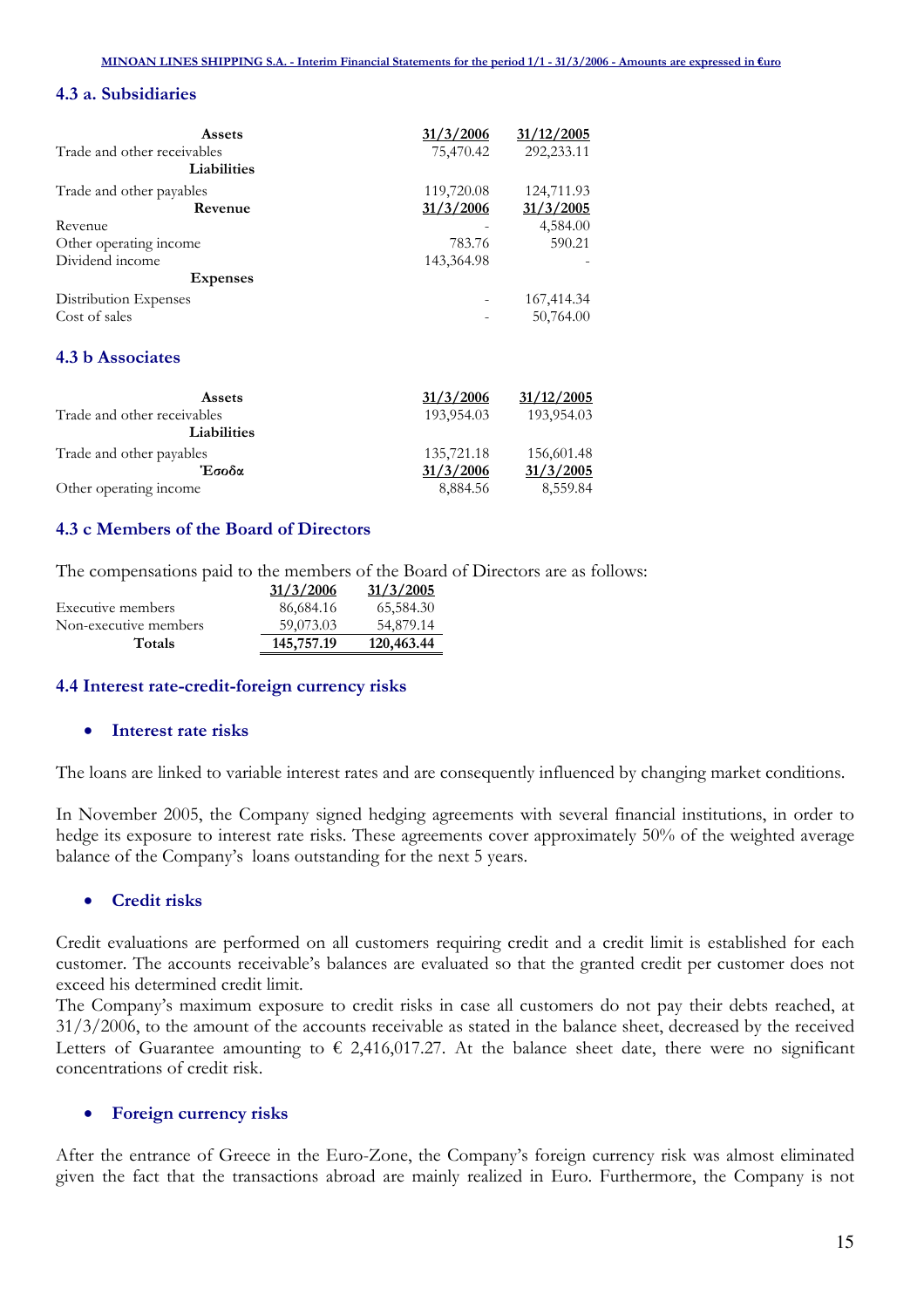subject to foreign currency risk regarding its loans, taking under consideration that these are denominated in Euro.

## 4.5 Subsequent events

No subsequent events relating to the Company which have occurred need to be disclosed under the International Financial Reporting Standards (I.F.R.S.).

On May, 2006 the non-executive member of the Board of Directors, Mr. Pantelis Jortzakis resigned for personal reasons while in accordance with article 22 of the Article of Association, has been replaced by Mr. Dimitrios-Iraklis Kalogerakis, who has been elected as a A' Substitute Member in the General Shareholders Meeting dated June,  $12<sup>th</sup> 2005$ .

## 4.6 Contingent liabilities and commitments

The Group's contingent liabilities and commitments are the following :

a. By virtue of Decision No. 210/III/2002 of the Competition Committee, which is based on two reports of the Competition Secretariat, a penalty was imposed to the parent company in the total amount of  $\epsilon$  4,5 million for:

(i) not making notification, and proceeding to concentration of business by the Company with the businesses of the joint venture named "JOINT VENTURE HYDROFOIL" and

(ii) not making notification and proceeding with twenty (20) business concentrations on coastal business the period between 3/3/1999 and 31/12/1999 by Hellenic Flying Dolphins A.N.E. (HELLENIC SEAWAYS A.N.E.) which was controlled by the Company.

The parent company has filed before the Administrative Court of Appeal of Athens an appeal dated 19/4/2002 against the above Decision for legal falses and vague and conflicting valuation of the facts and arguments that were presented before the Competition Committee; furthermore, the parent company filed before the aforementioned Court an application dated 22/4/2002 by virtue of which the execution of the above decision of the Competition Committee was suspended until the issuance of the court decision on the appeal against such Decision. Estimating that the appropriate Administrative Courts will issue a decision justifying the Company, the Company has not recorded any respective provision.

By virtue of Decision No. 1101/2005 of the Administrative Court of Appeal of Athens, the above mentioned Decision No. 210/III/2002 of the Competition Committee was nulled with regard to the section that is connected with the parent company.

**b.** For tax audit differences (1987-1996) regarding Value Added Tax, amounting to  $\epsilon$  0.34 million approx., the parent company has filed appeals for the above disputes to the Administrative Courts, and has been justified finally for all the disputes.

c. For tax audit differences (1998-1999) regarding income tax and Value Added Tax, amounting to  $\epsilon$  0.72 million, resulting from a tax audit realized in the current financial year, the parent company has filed an appeal to the Administrative Courts. No provision was recorded for the aforementioned amount since the Company expects that it will finally be justified on these disputes.